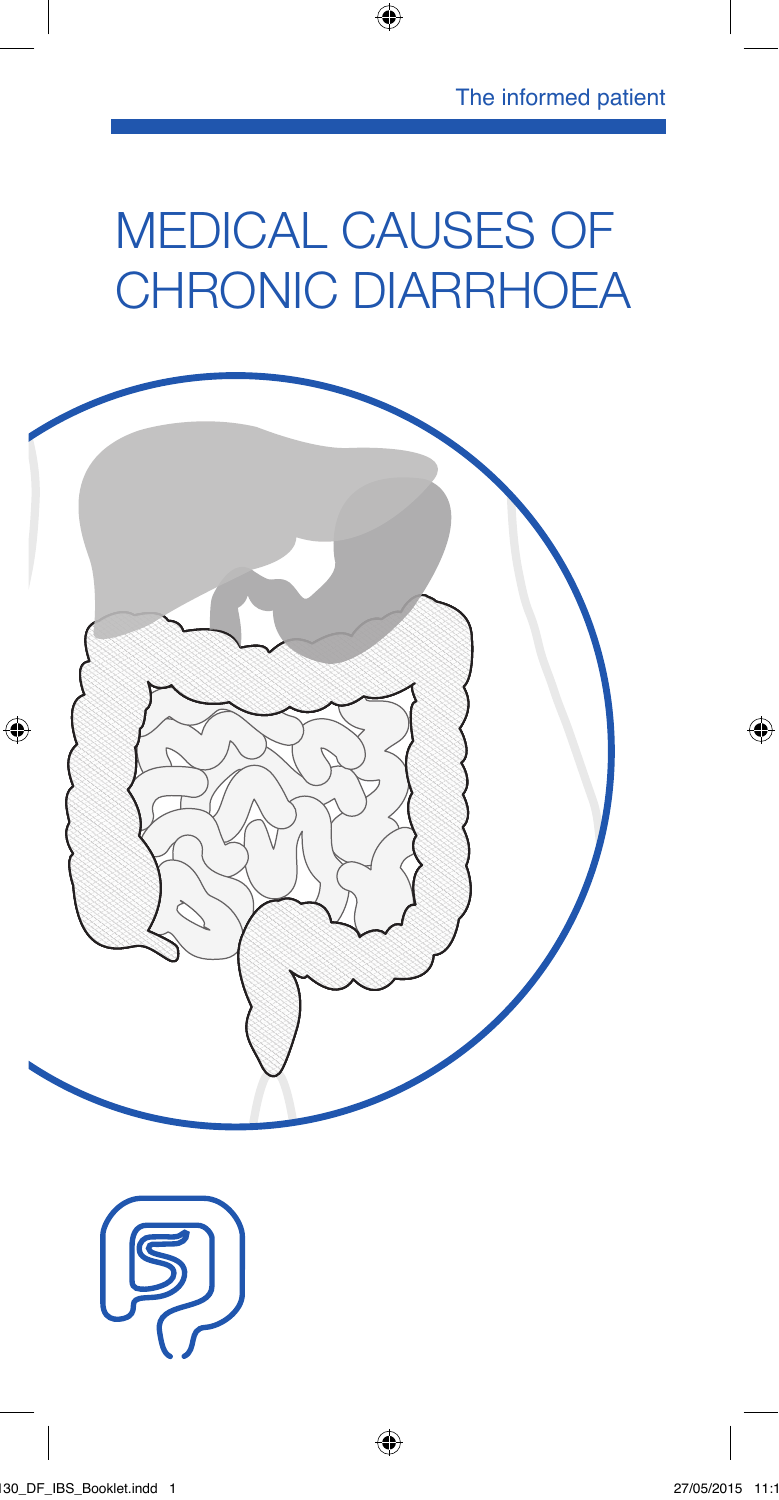

Publisher

⊕

### DR FALK PHARMA UK LTD



Bourne End Business Park Cores End Road Bourne End Bucks SL8 5AS, UK

⊕

 $\bigoplus$ 

www.drfalk.co.uk

© 2015 Dr Falk Pharma UK Ltd. All rights reserved

Provided as an educational service for patients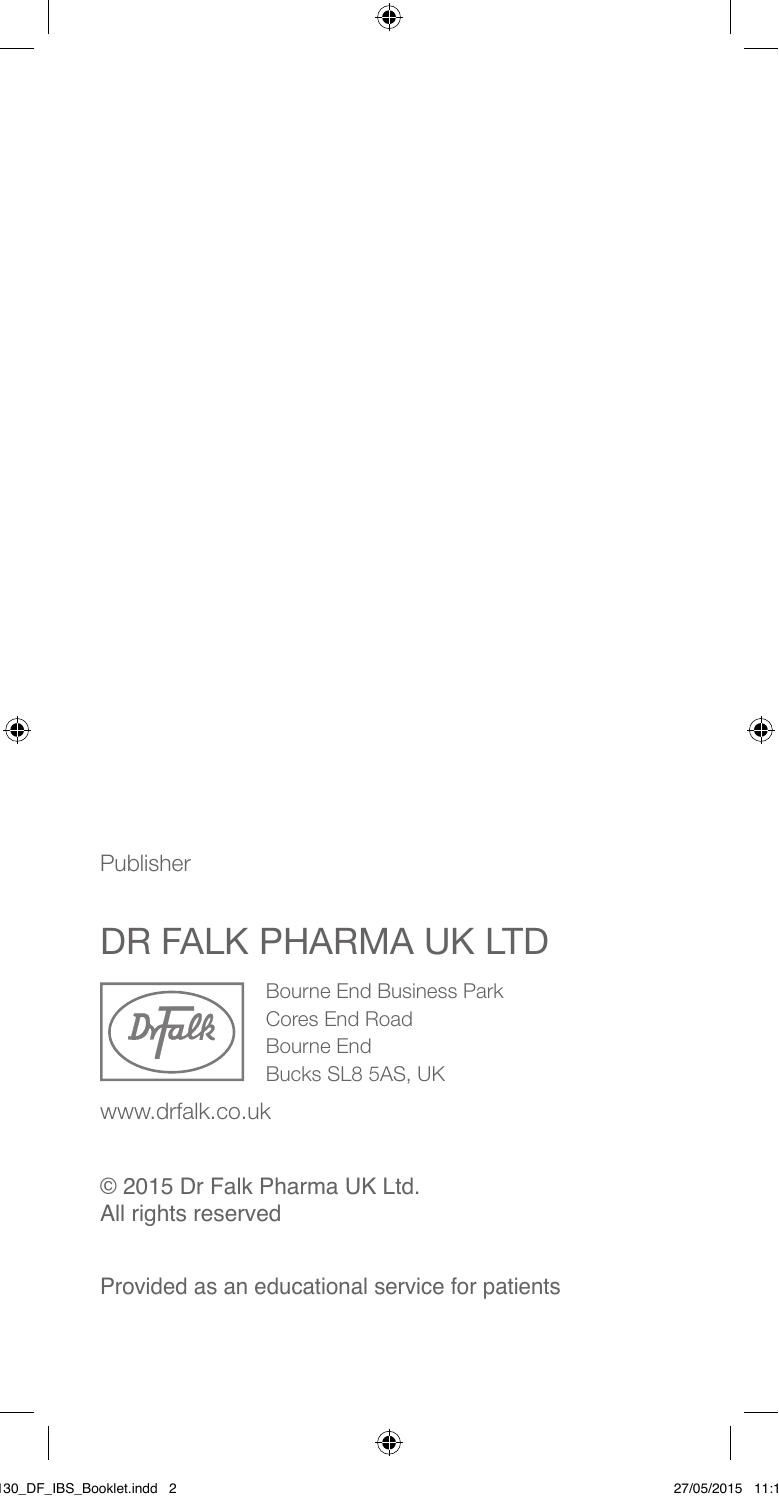### **INTRODUCTION**

# What is chronic diarrhoea?

Diarrhoea is defined as the passage of loose or watery stools more than three times daily and/or stools with a volume of greater than 200g or 200ml. Chronic diarrhoea is when these symptoms have continued for more than three to four weeks. According to figures from the British Society of Gastroenterology, around 4-5% of adults will suffer from chronic diarrhoea (without accompanying stomach pain) at some time in their life.

⊕

Even in a mild form, chronic diarrhoea can cause inconvenience and embarrassment. At the more severe end of the spectrum, sufferers may be unable to work, enjoy a social life or even leave their own home.

⊕

⊕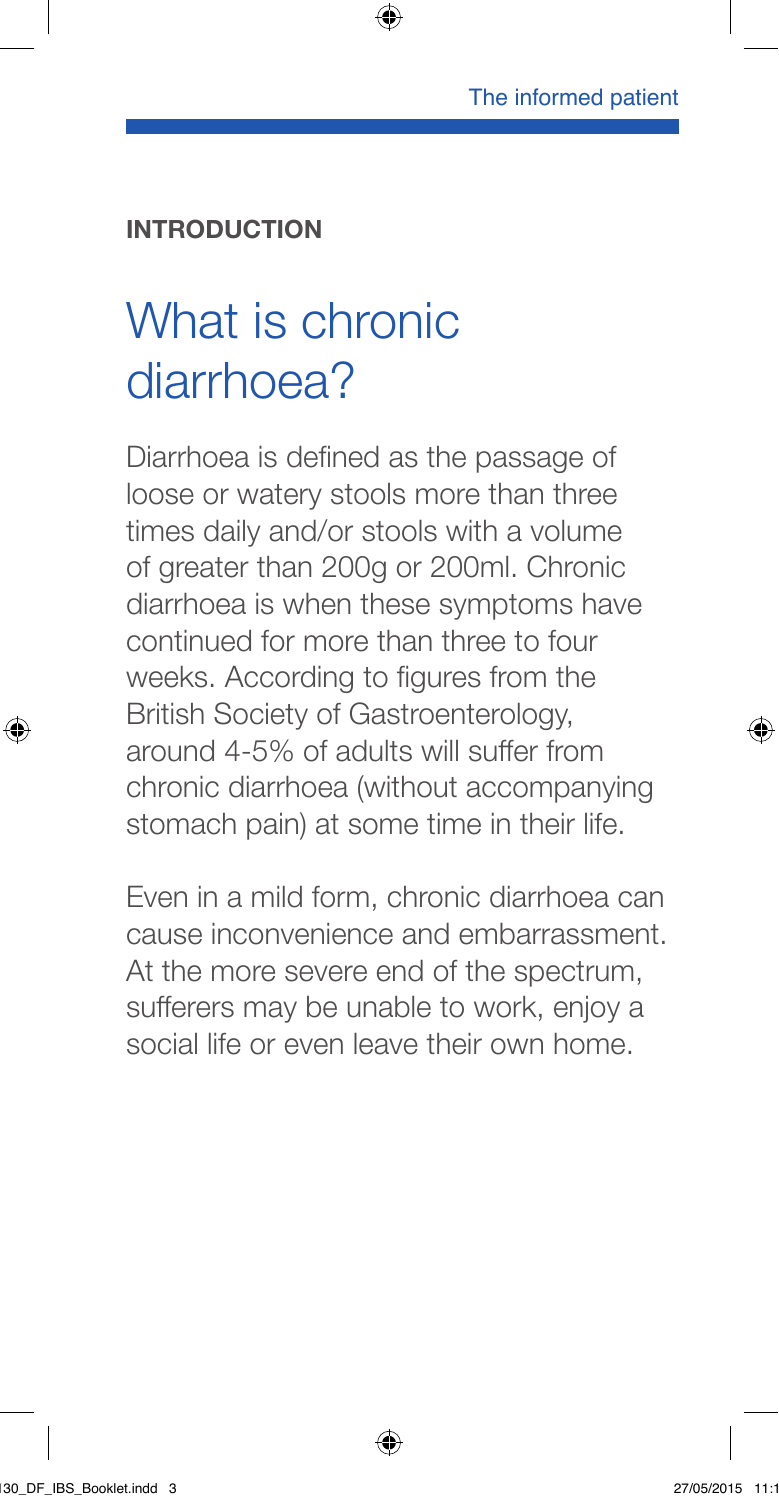One of the key issues around diagnosing chronic diarrhoea is that it may be caused by a wide range of medical conditions. A study published in the Journal of United European Gastroenterology in 2014 reported that 1 in 10 patients who are told that they are suffering from irritable bowel syndrome (IBS) may actually be misdiagnosed and have inflammatory bowel disease instead.

 $\bigoplus$ 

Some of the more common medical causes include inflammatory bowel disease (Crohn's disease and ulcerative colitis), dietary (coeliac disease), malabsorption syndromes in which food cannot be digested and absorbed and chronic infections. Patients who undergo bowel surgery, or have had pelvic radiotherapy may also be at risk.

Here, with the help of Chris Probert, Professor of Gastroenterology at the University of Liverpool and Consultant at the Royal Liverpool Hospital, along with Professor Nick Read from the IBS Network, we highlight some of the main medical causes of chronic diarrhoea, their associated symptoms, the correct diagnostic tests to ask for and the treatment you can expect to receive for that condition.

⊕

⊕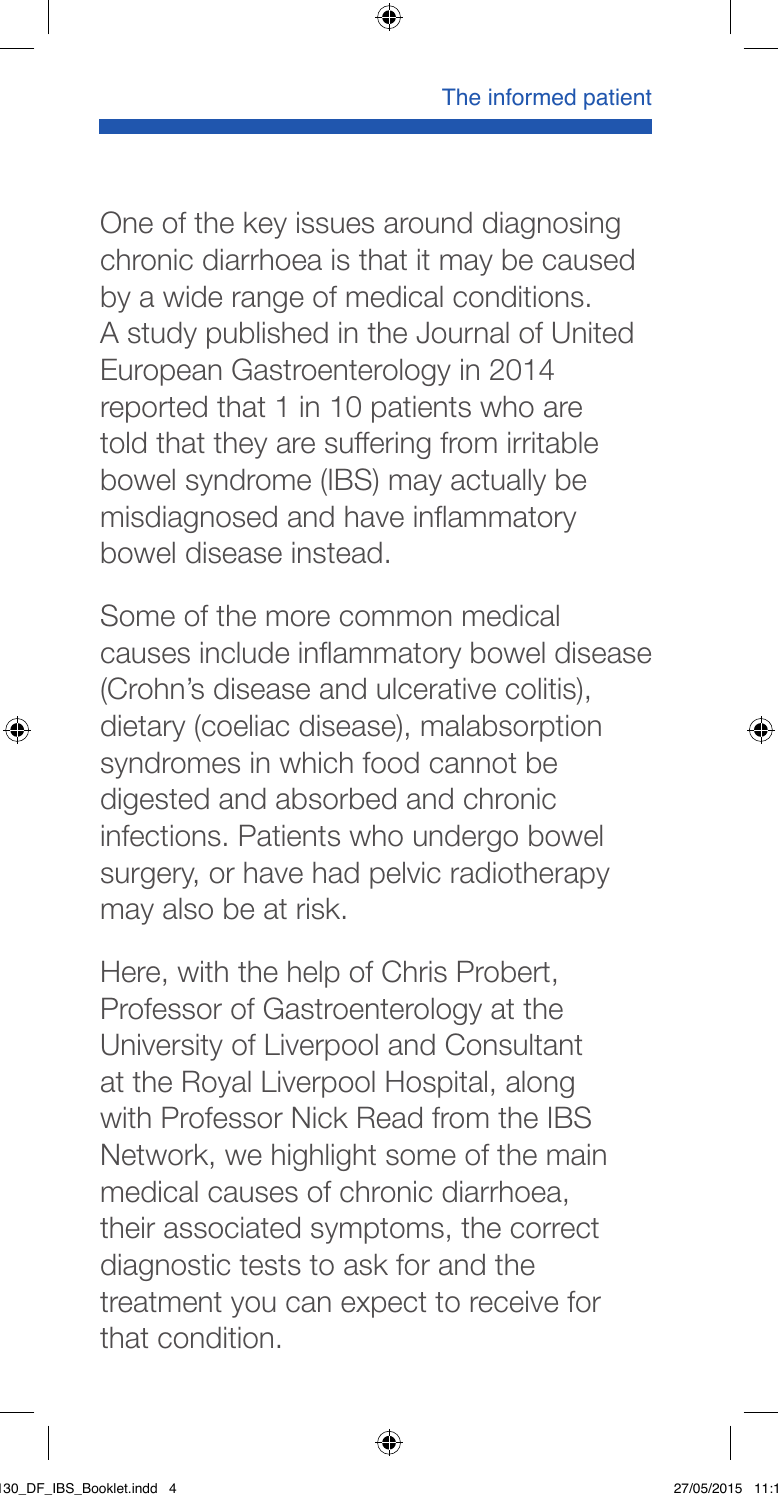#### **INFLAMMATORY BOWEL DISEASE (IBD)**

 $\bigoplus$ 

IBD is an umbrella term for a group of inflammatory conditions including ulcerative colitis, Crohn's disease and microscopic colitis. It is estimated that around 260,000 people in the UK suffer from a form of IBD.

Diarrhoea is a major symptom of all forms of IBD but the type of diarrhoea will vary depending on the condition.



⊕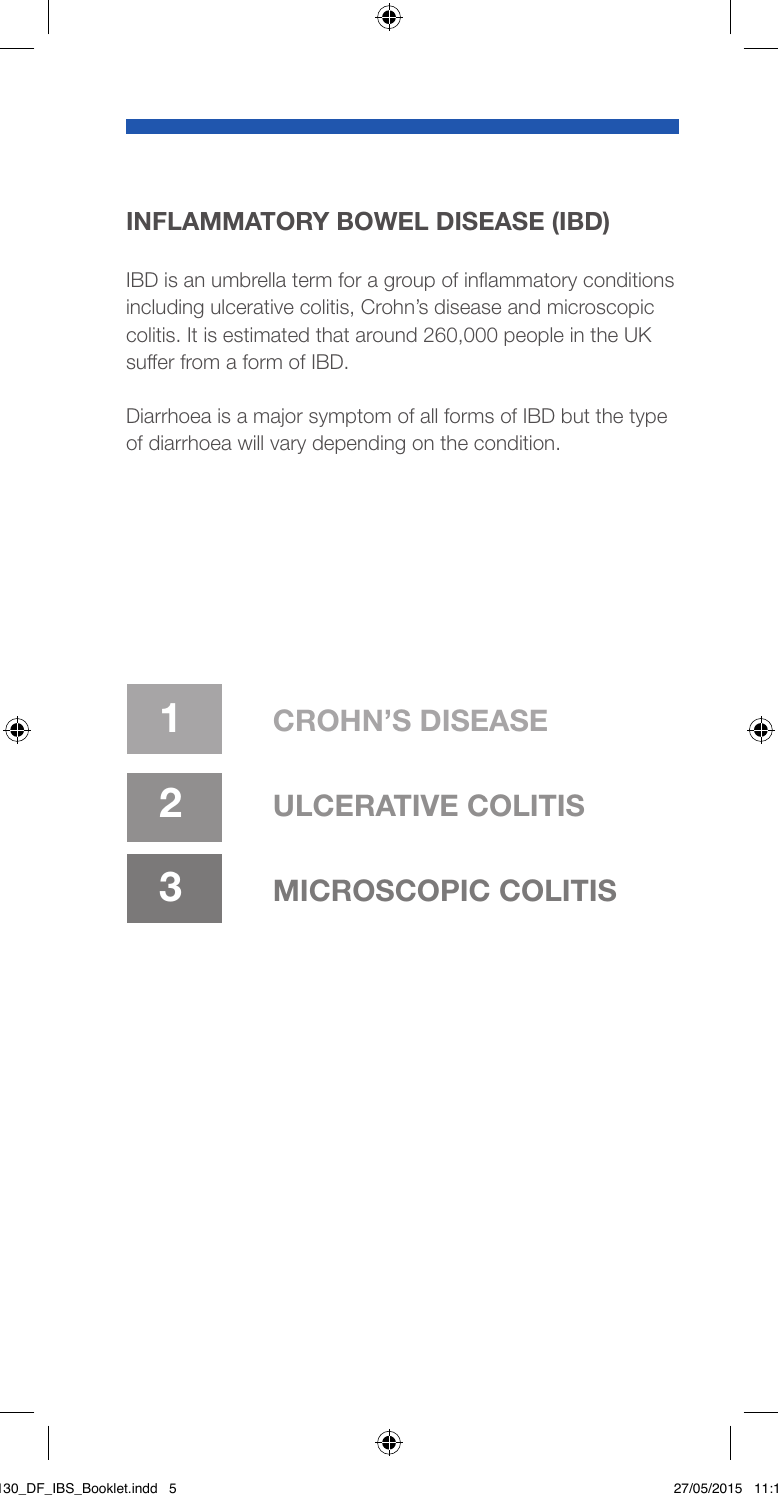### **CROHN'S DISEASE**

## What is it?

An inflammatory disease which can affect any part of the gastrointestinal tract from the mouth to the anus. It is thought that the immune system is activated by a combination of genes and environmental factors due to an attack of certain bacteria in the gastrointestinal tract and, in doing so, causes inflammation and ulceration. It is a lifelong disease but is known as 'remitting relapsing' which means it may come and go.

⊕

## Type of diarrhoea

The damaged cells of the intestinal wall are unable to absorb the usual levels of liquid, food and nutrients including water, fat and bile acids (see bile salt malabsorption). These are passed straight through the body and end up as watery or sometimes explosive stools. A high fat content can sometimes result in bulky, smelly or floating stools.

In others, the diarrhoea occurs as a result of inflammation in the colon. These patients have loose, rather than watery, stools. There may be blood in the stools.

During a 'flare up', the diarrhoea can become severe and persistent, sometimes resulting in faecal incontinence.

## Other symptoms

Abdominal pain, weight loss, mouth ulcers, fatigue and anaemia.

⊕

14130\_DF\_IBS\_Booklet.indd 6 27/05/2015 11:11

⊕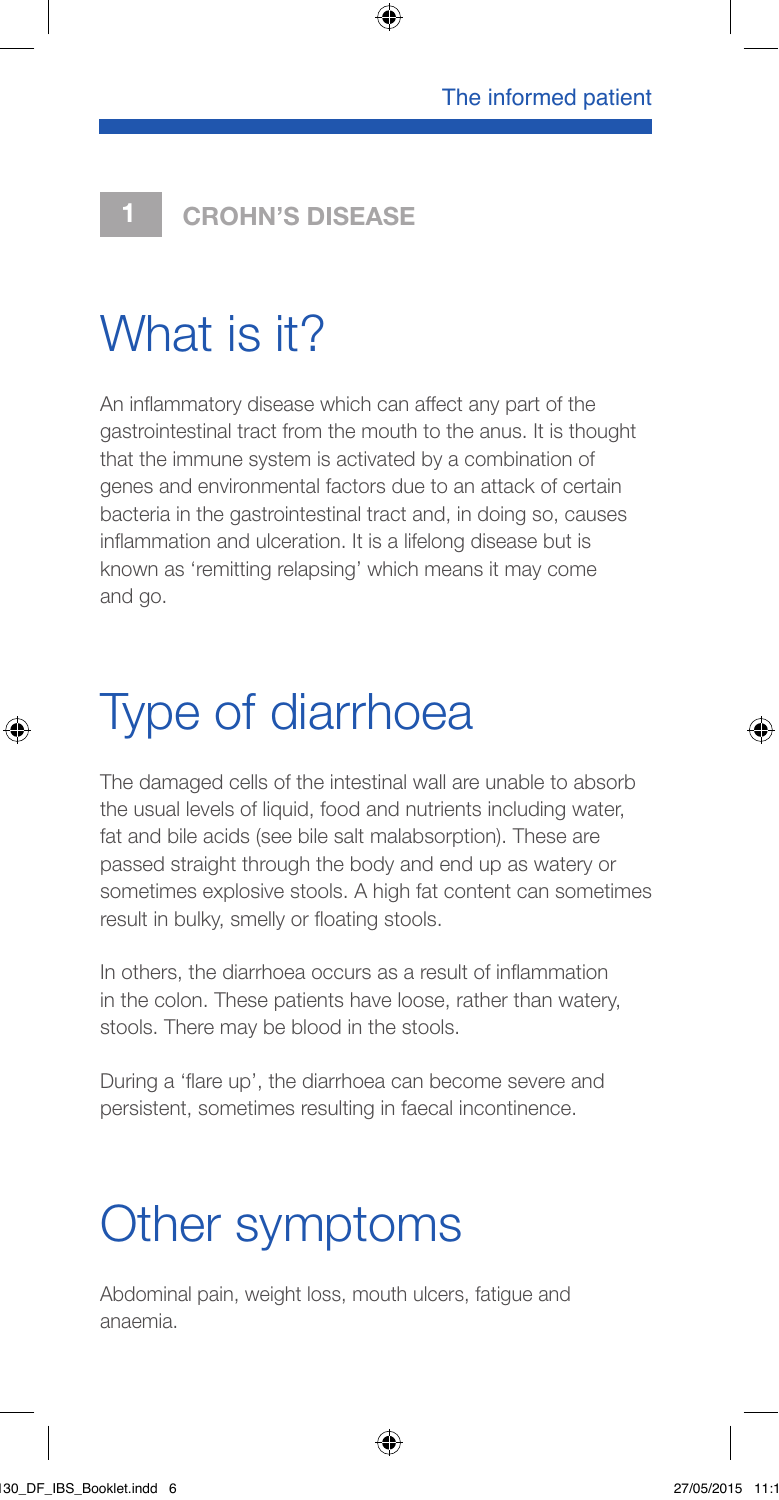## How is it diagnosed?

Crohn's disease is usually diagnosed by looking for inflammatory markers in stools and, if suspected, confirmed by a colonoscopy and possibly biopsy of the affected area. X-rays or scans of the small intestine may also be undertaken.



There are three main types of drugs treatment:

i) Anti-inflammatory drugs to attempt to calm the inflammation, which can include 5 ASAs (aminosalicylates), corticosteroids (steroids), immunosuppressants, and biological (anti-TNF) drugs.

ii) Symptomatic drugs to treat the various conditions associated with Crohn's, which can include anti-diarrhoea drugs and painkillers.

iii) Antibiotics.

colonoscopy

Surgical removal of the inflamed section of the bowel can also be considered for severe cases.

⊕

 $\bigoplus$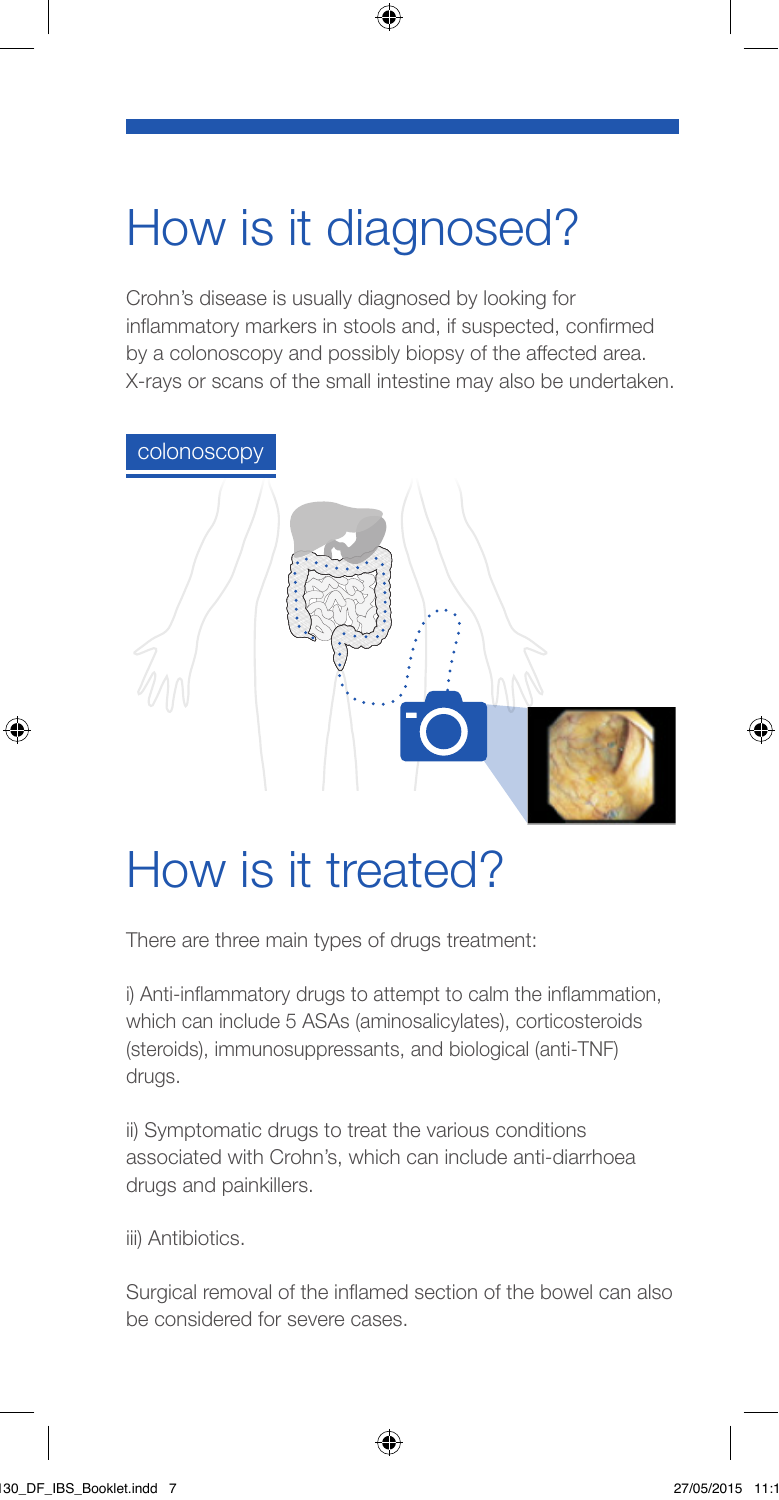#### **ULCERATIVE COLITIS 2**

## What is it?

Inflammation of the inner lining of the rectum and the colon (large intestine or colon). The main difference between Crohn's disease and ulcerative colitis is the part of the gastro intestinal tract that is affected. Ulcerative colitis is confined to the colon where the unabsorbed body waste is collected before it is expelled via the rectum. When the colon becomes inflamed or ulcerated it is less able to absorb and hold water or waste.

⊕

## Type of diarrhoea

Diarrhoea is watery and frequent. During a 'flare up', the diarrhoea can become severe and persistent, sometimes resulting in faecal incontinence. There may be blood, mucus or pus in the stools as a result of the ulceration.

⊕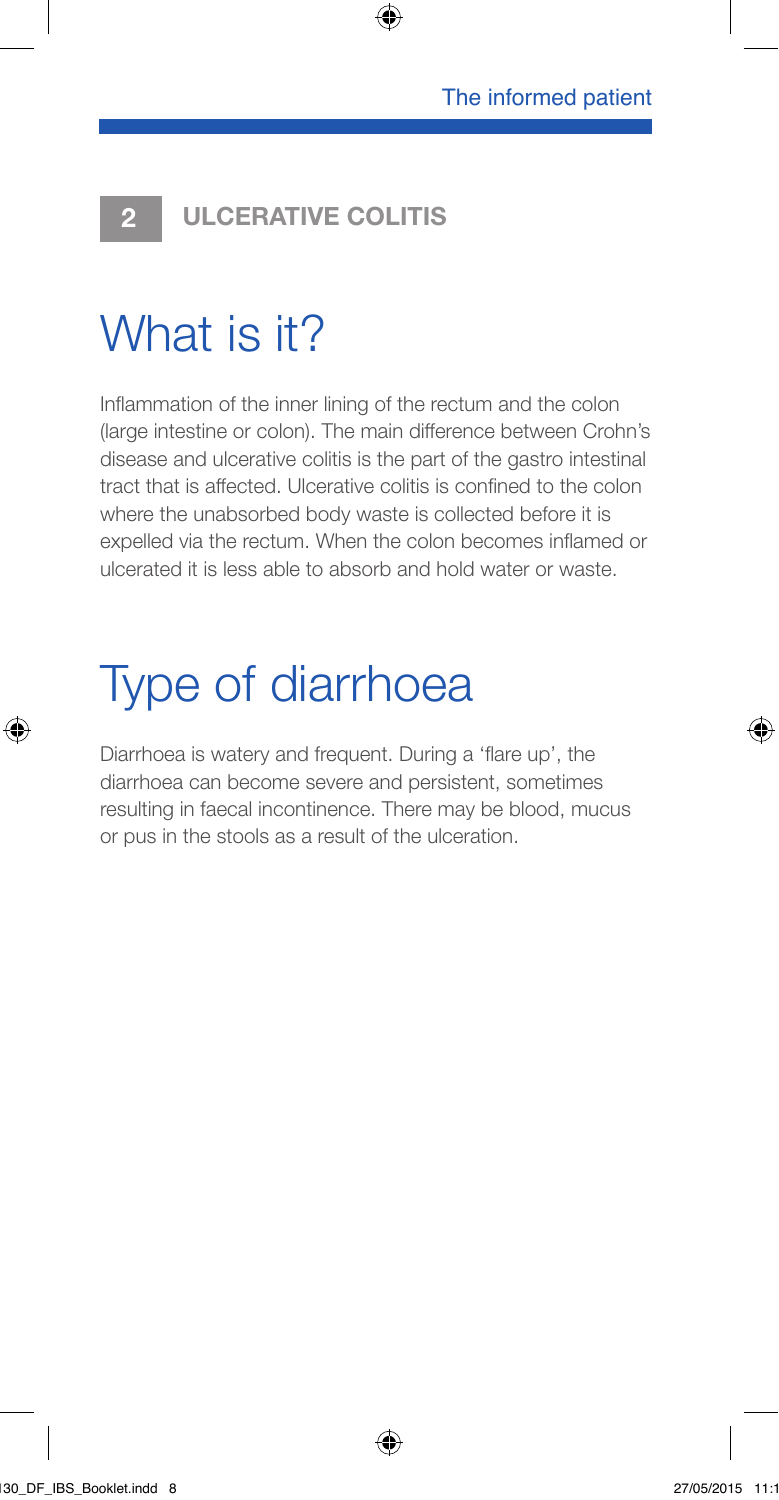## Other symptoms

Weight loss, mouth ulcers, fatigue and anaemia.

⊕

# How is it diagnosed?

Ulcerative colitis is usually diagnosed by looking for inflammatory markers in stools and, if suspected, is confirmed by a colonoscopy or endoscopy and possibly biopsy of the affected area.

## How is it treated?

As Crohn's disease.

⊕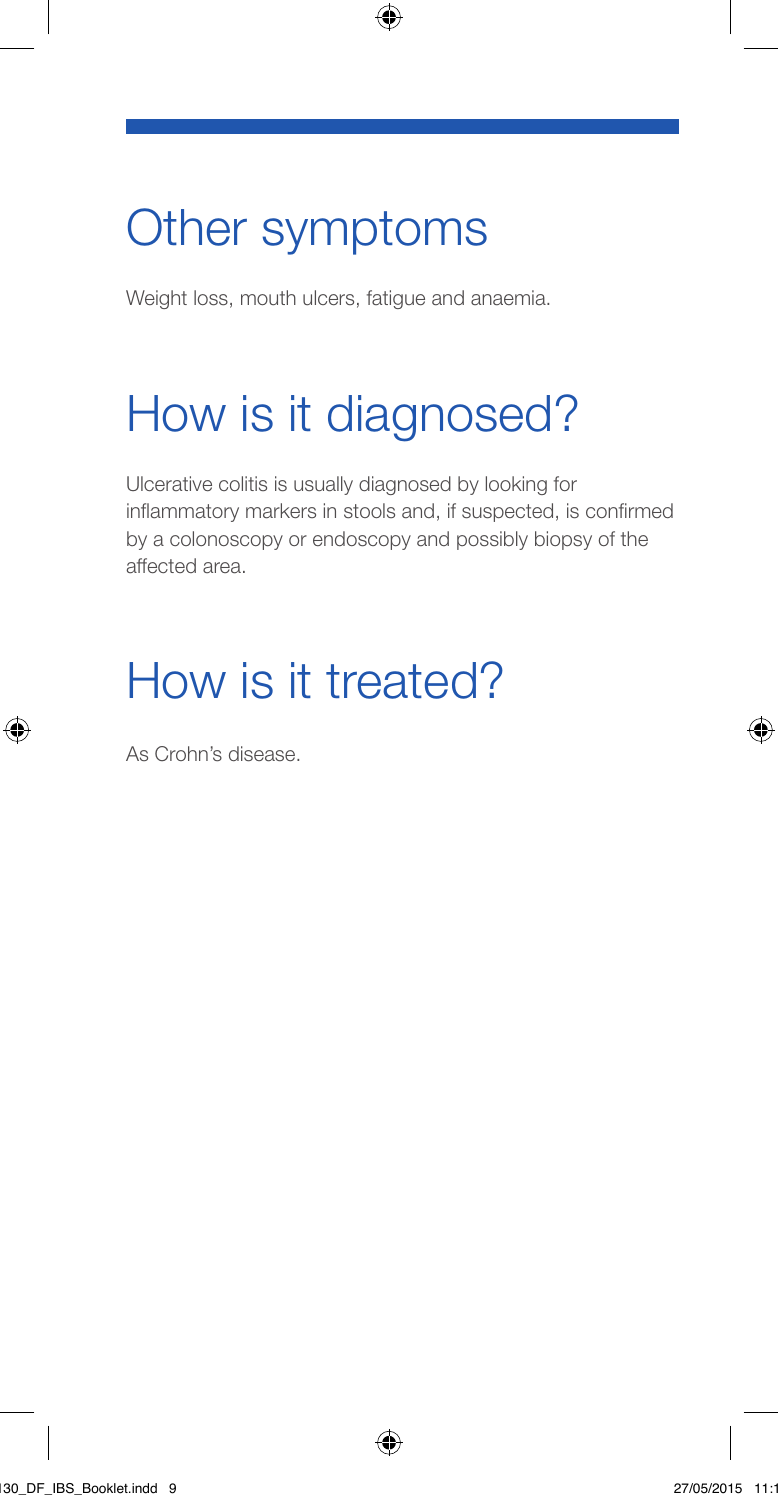#### **MICROSCOPIC COLITIS 3**

## What is it?

Microscopic colitis is an umbrella term for two further forms of IBD called lymphocytic colitis and collagenous colitis. In lymphocytic colitis, the inflammation is thought to be caused by an increase in the white blood cells within the lining of the colon. These lymphocytes usually fight infection and can cause inflammation. In collagenous colitis the lining of the colon has a thicker than usual layer of collagen which upsets the usual balance of absorption of water and nutrients.

⊕

The main difference between microscopic colitis and other forms of IBD such as ulcerative colitis and Crohn's disease is how they appear during colonoscopy or under a microscope. With Crohn's or ulcerative colitis the inflammation on the lining of the bowel wall is usually very clear. With microscopic colitis the changes are in the lining of the wall, which means that when viewed with the naked eye, the colon will look normal. It is not until biopsy samples are taken from inside the lining of the colon and specially checked in a laboratory that microscopic colitis becomes apparent. For this reason it is thought that many people who have microscopic colitis are not being correctly diagnosed and are instead classified as suffering from non-specific IBS – irritable bowel syndrome and denied the correct treatment.

# Type of diarrhoea

Watery, sometimes explosive but does not contain blood or pus. It may begin very suddenly at any time of the day or night resulting in faecal incontinence and can continue for several hours at a time.

⊕

14130\_DF\_IBS\_Booklet.indd 10 27/05/2015 11:11

⊕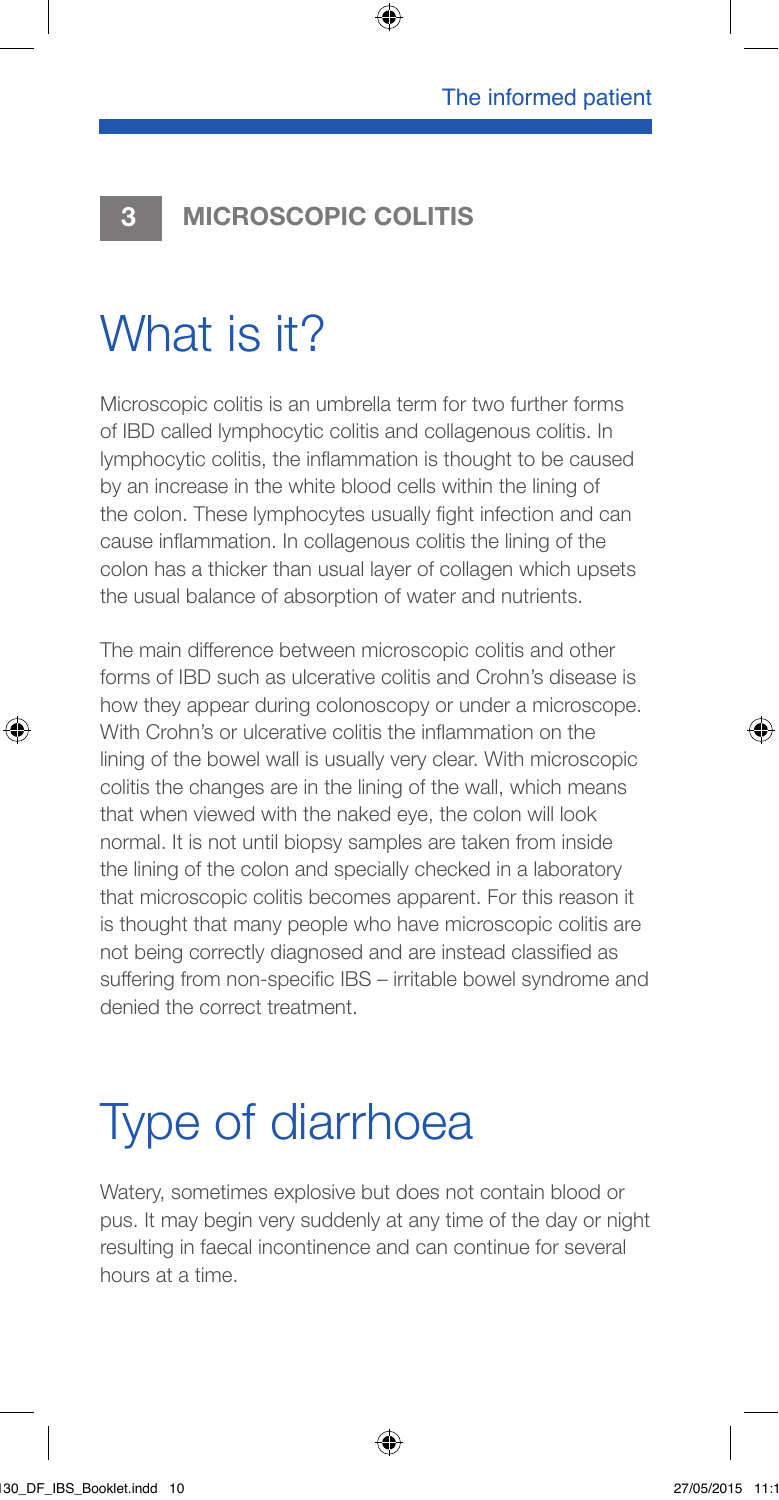### Other symptoms

Bloating, sometimes abdominal pain and tiredness.

⊕

# How is it diagnosed?

As microscopic colitis can manifest inconsistently throughout the colon, it is important that biopsies are taken from several different sites in the colon and then examined under a microscope specifically for the condition. Sometimes diagnosis is made by eliminating other, similar conditions such as Crohns disease, colitis or coeliac disease, although a definite diagnosis using biopsy is essential.

## How is it treated?

Mild microscopic colitis can be treated with anti-diarrhoeal medication. However the only licensed treatment for this condition is a topical steroid called Budesonide.

⊕

⊕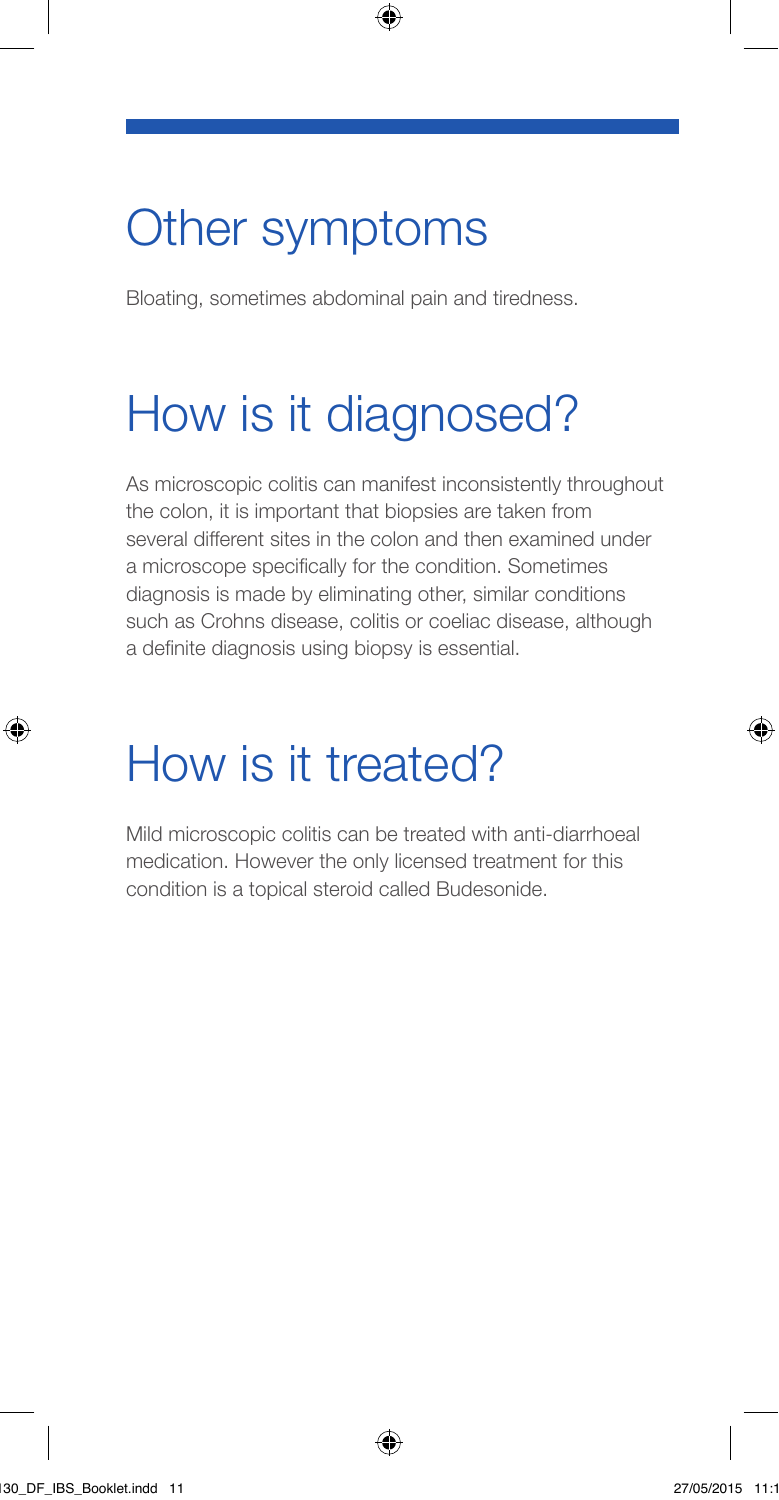

#### The informed patient

#### **COELIAC DISEASE**

### What is it?

An autoimmune condition where the bodies defence system (the immune system) attacks healthy tissue in the small intestine. The immune system interprets gluten, found in cereals such as wheat, as a threat to the body and attacks it whilst it is in the small intestine. In doing so the immune system also damages the internal surface of the small intestine and its ability to absorb certain foods correctly.

Around 1 in 100 people in the UK are thought to suffer from coeliac disease with varying severity, although some experts believe that this may be an underestimate. In particular, it is thought that possibly 4% of people currently diagnosed as having IBS may actually be suffering from the condition.



⊕

⊕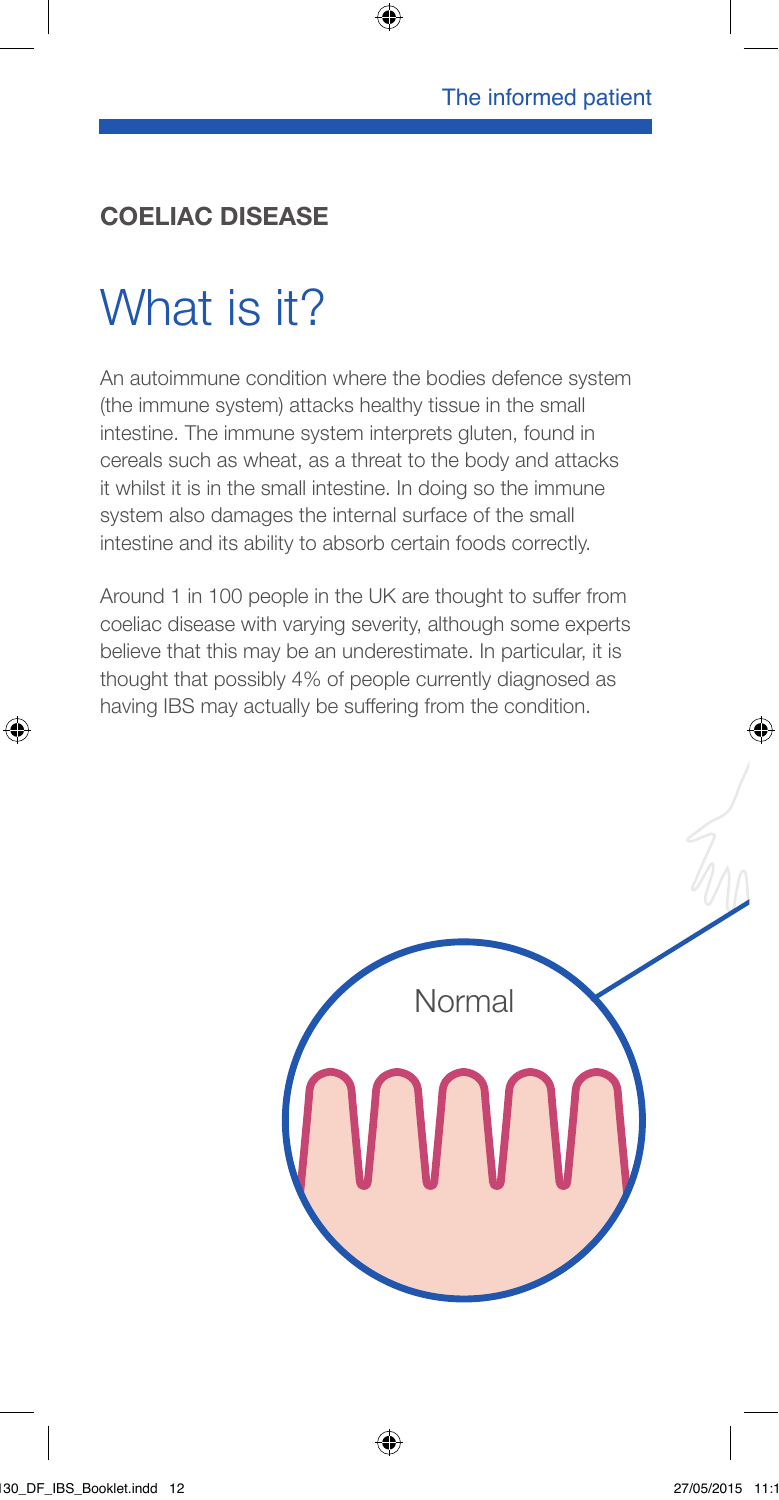### **Damaged surface of the small intestine in coeliac disease**

 $\bigoplus$ 



 $\bigoplus$ 

 $\bigoplus$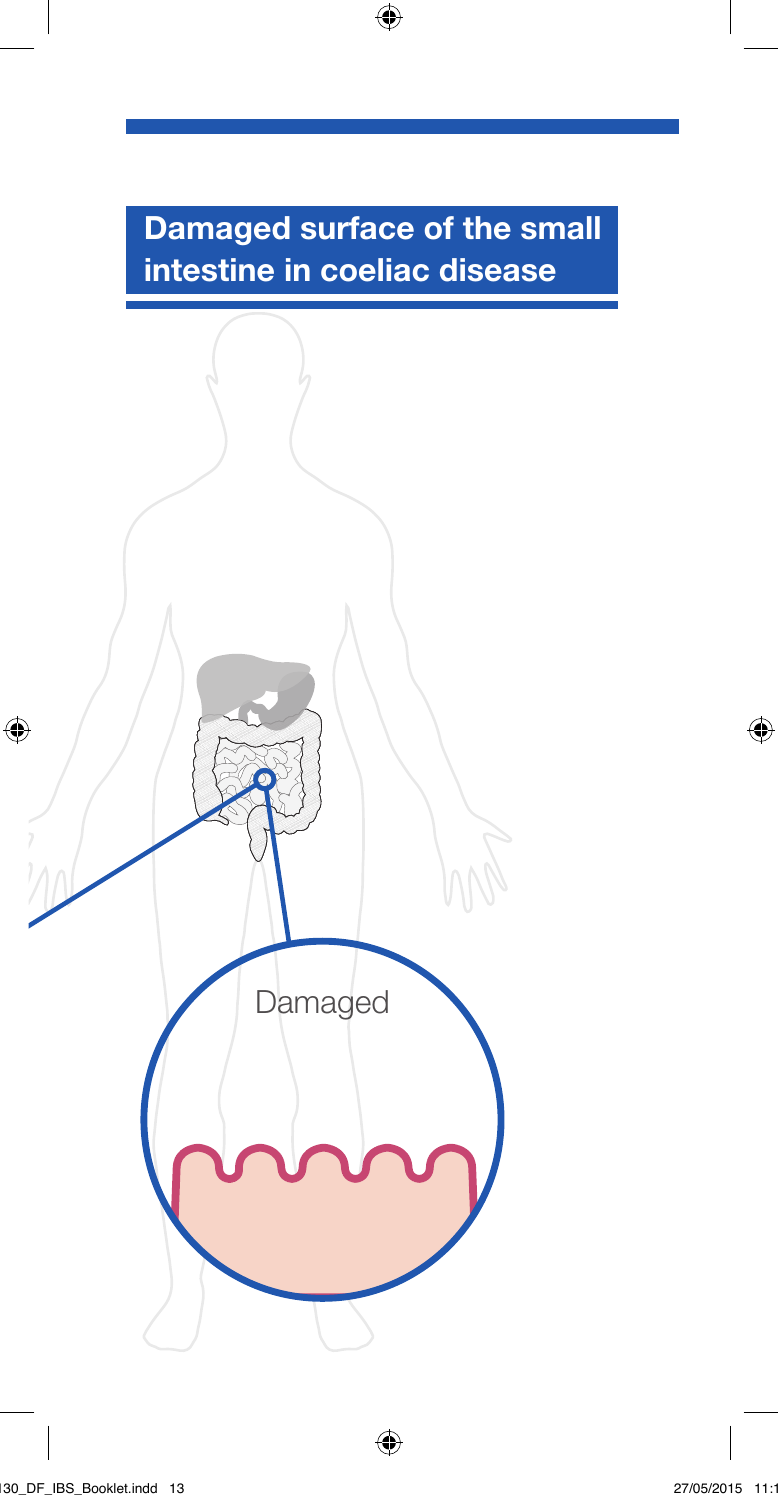## Type of diarrhoea

In mild coeliac disease, diarrhoea can be intermittent and may alternate with constipation.

In severe coeliac disease, diarrhoea can be severe and may occur at night. Because of the inability of the damaged intestine to absorb food properly, stools may contain high levels of fat making them very smelly, frothy and they may be hard to flush away. It is extremely rare for the stools to contain blood.

## Other symptoms

It is often associated with bloating after meals. In addition, there may be nausea, fatigue, abdominal pain, weight loss, anaemia, and failure to thrive in infants.

⊕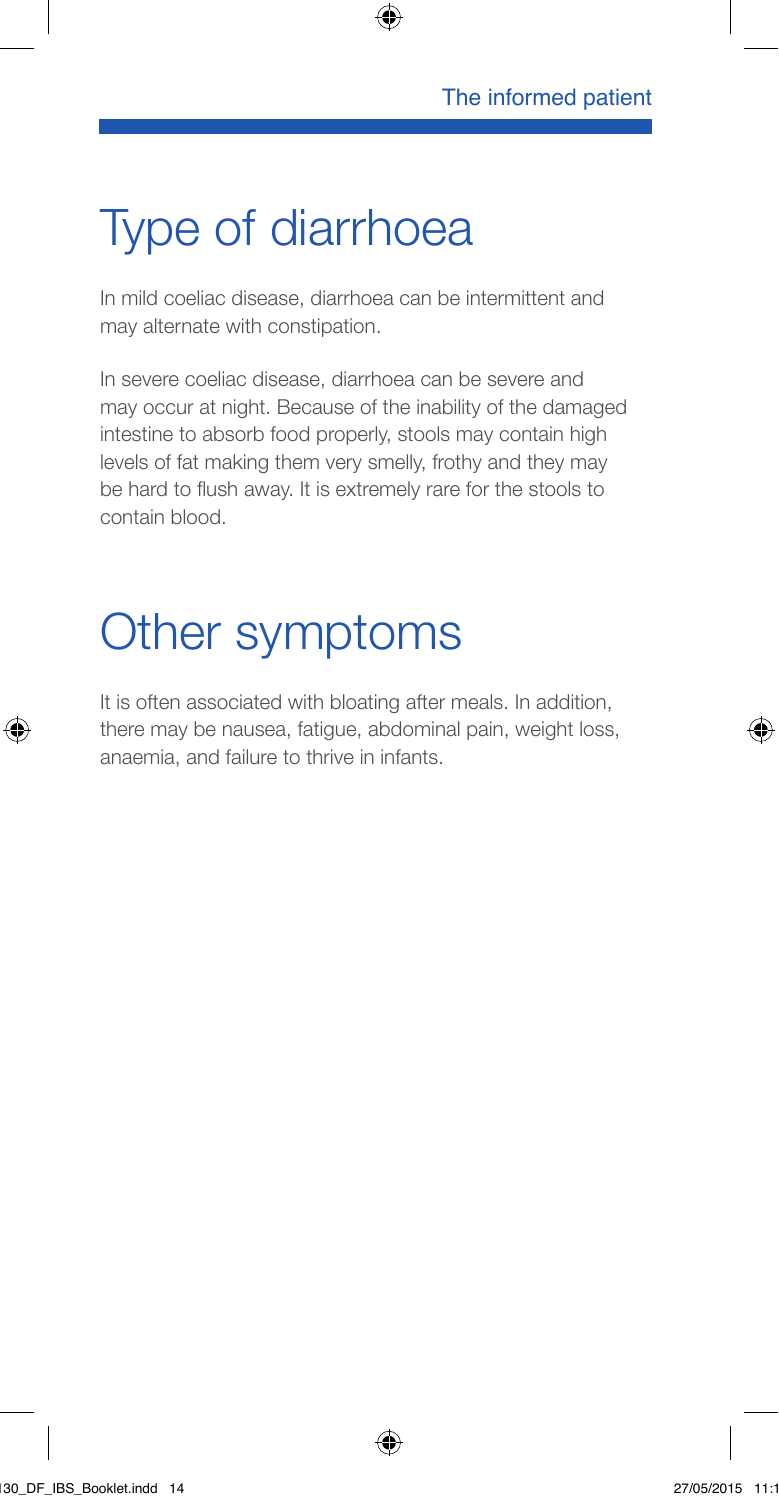# How is it diagnosed?

A blood test for antibodies to gluten is followed by a biopsy of the small intestine.

 $\bigoplus$ 

## How is it treated?

There is no medical treatment available but by removing gluten from the diet, you can control and even eradicate the symptoms.

⊕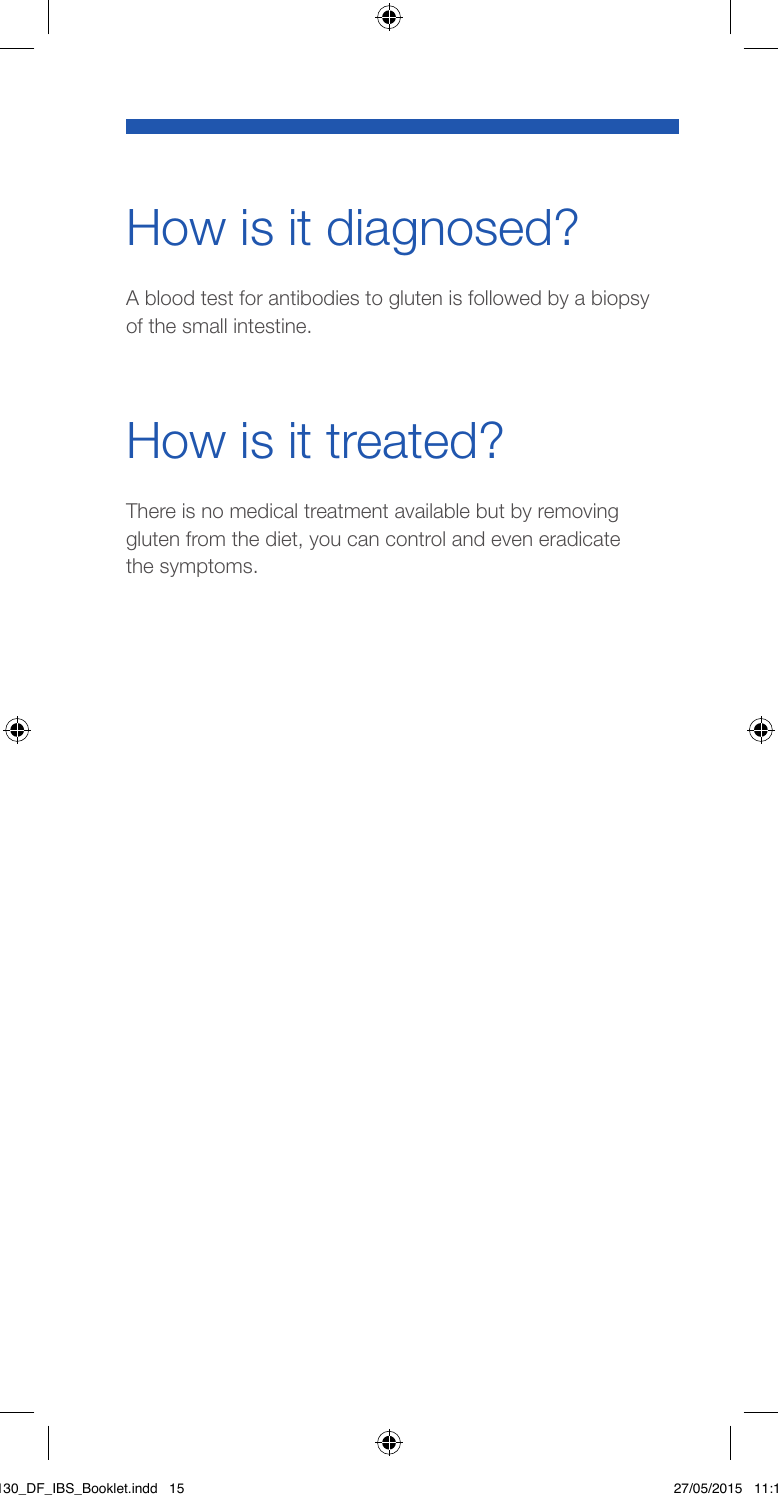#### **BILE SALT MALABSORPTION (BSM)**

## What is it?

Bile salts are vital compounds that help in the breakdown of fat in the intestine. They are formed in the liver from cholesterol and then stored in the gall bladder until needed.

⊕

During digestion of food, most of the bile salts are re-absorbed and returned to the liver with the remainder excreted via stools. However bile acids require a finite time to be reabsorbed, so if this process is disrupted, for example from damage caused by surgery, or radiation, or from serious conditions such as Type II diabetes, Crohn's disease, chronic pancreatitis or peptic ulcer, bile salts enter the colon. Here their presence stimulates the production of water and sodium secretion, which increases the speed at which faeces are pushed through the colon. In addition, according to research carried out at Imperial College London, as many as a third of all patients in the NHS who are currently being treated for irritable bowel syndrome where diarrhoea is the predominant symptom, have bile salt malabsorption. This is probably because in IBS diarrhoea, food usually passes very rapidly through the small intestine, reducing the time for the bile salts to be properly re-absorbed.

## Type of diarrhoea

Watery explosive diarrhoea, often urgent and sometimes several times a day, often accompanied by cramps. Diarrhoea can be pale and greasy looking.

⊕

⊕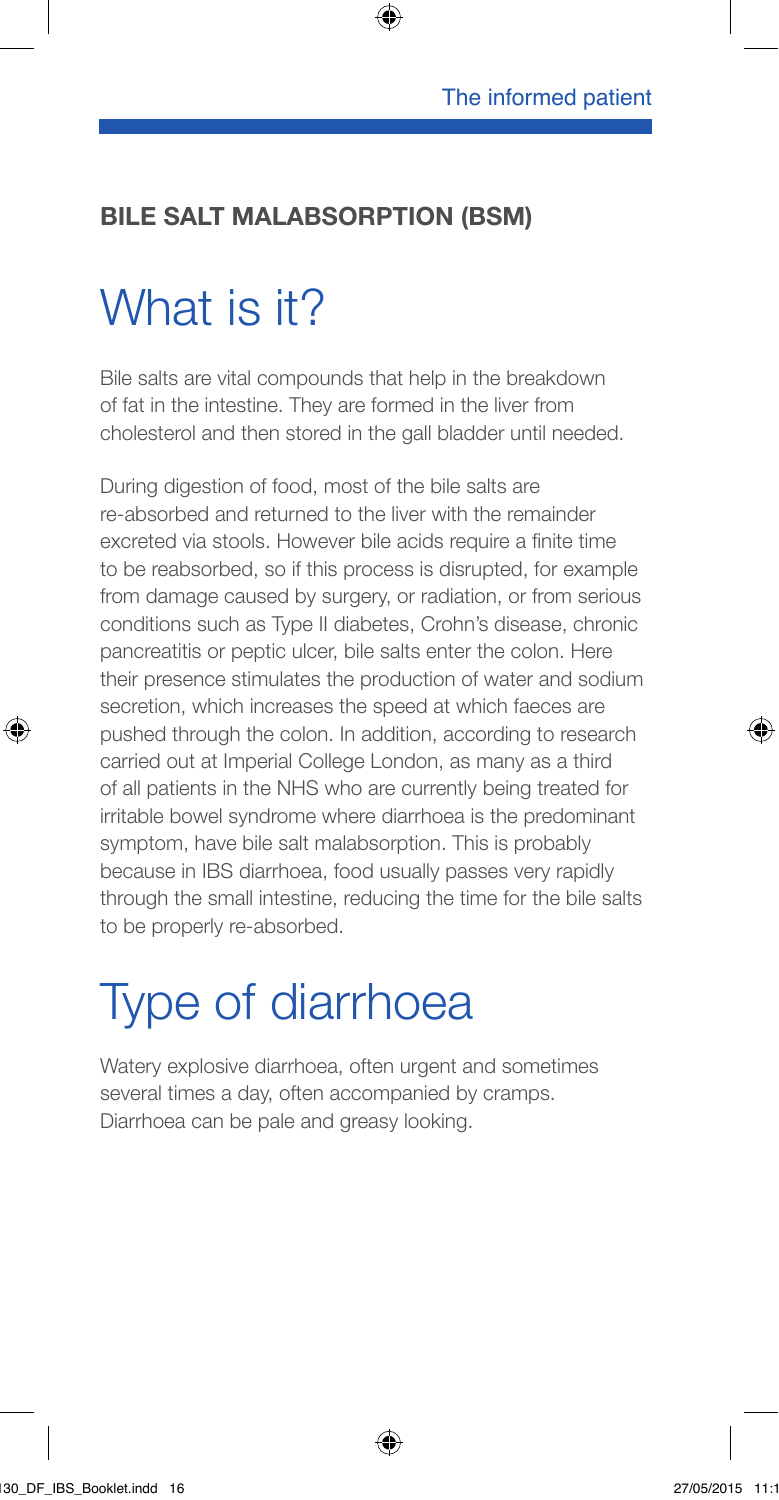

 $\bigoplus$ 

 $\bigoplus$ 

 $\bigoplus$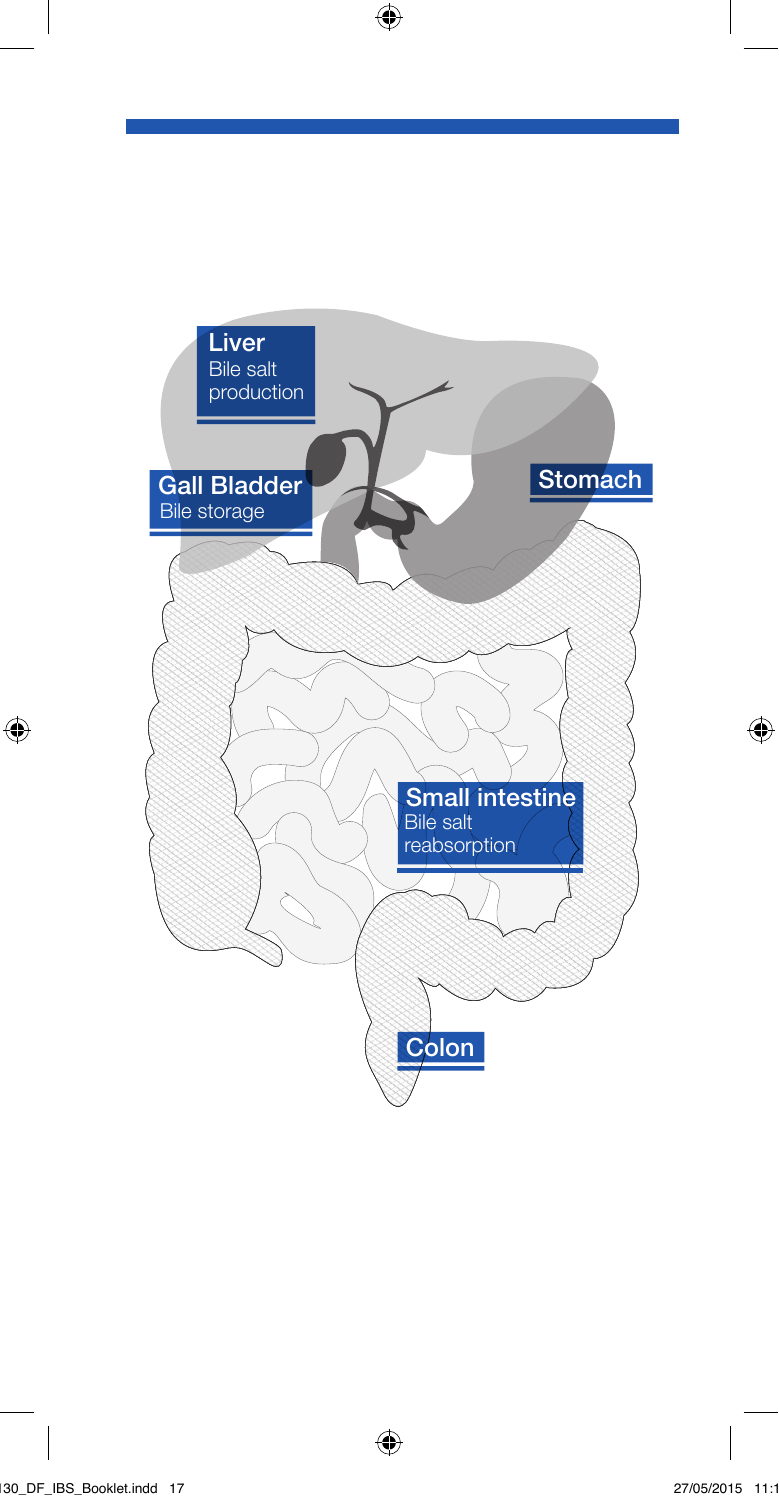## How is it diagnosed?

The SeHCAT test. SeHCAT is a radioactive, synthetic bile salt. The patient swallows a capsule containing SeHCAT and body scans are taken seven days apart to test how well the compound is retained or lost from the body.

⊕

## How is it treated?

For those with mild BSM, anti diarrhoreal drugs such as Imodium may be useful. However the main drugs used are bile acid sequestrants (colestyramine and colestipol). These bind with bile acids and prevent them from irritating the colon.

⊕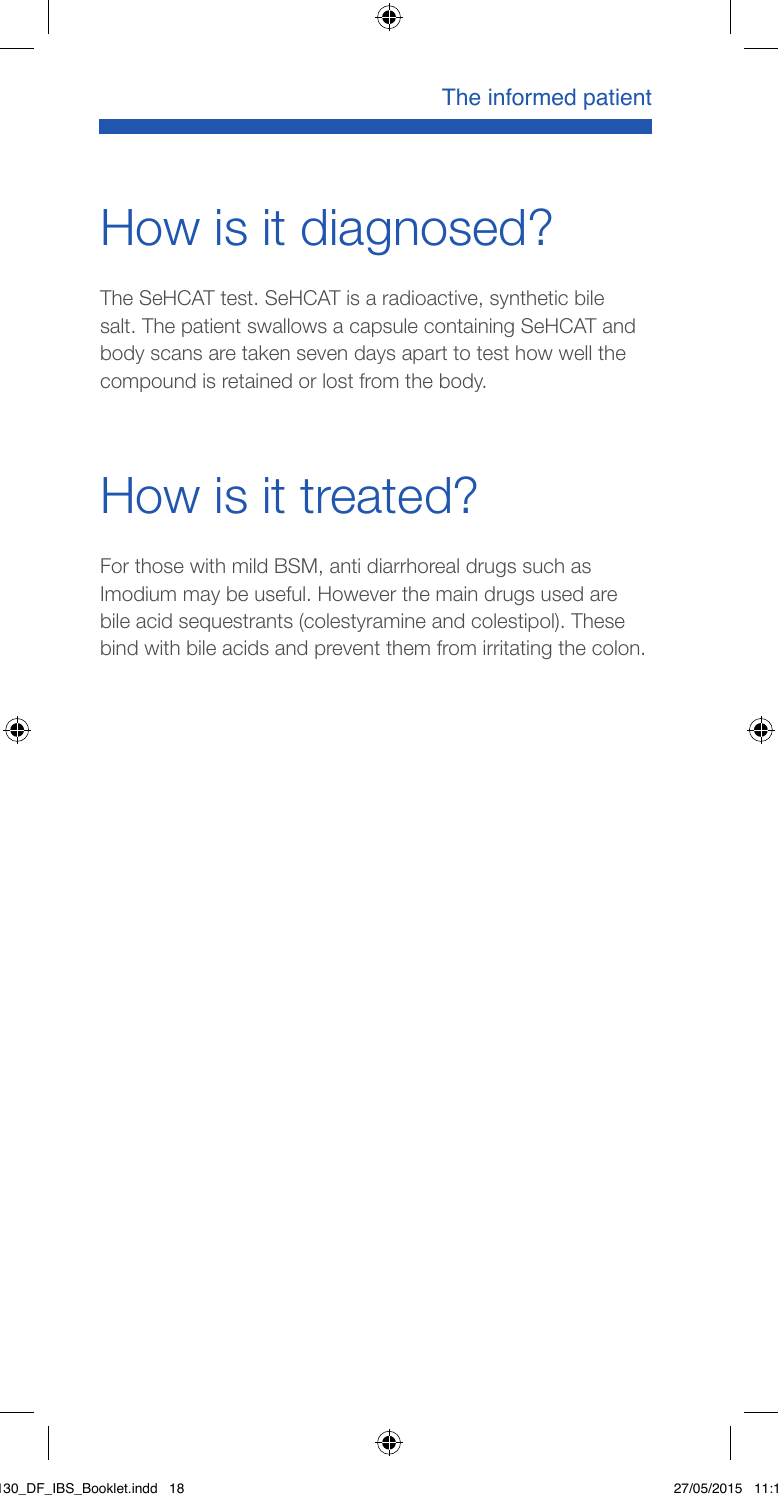#### **Irritable Bowel Syndrome (IBS)**

## What is it?

IBS is an umbrella term for a collection of unexplained symptoms relating to the colon. These can include abdominal pain and spasms, diarrhoea, constipation or a combination of both, abdominal bloating, excessive rumbling and wind, urgency and incontinence and rectal pain. IBS is an extremely common cause of diarrhoea, affecting about 15% of the UK population at any one time.

⊕

There is no specific cause of IBS, although it may be instigated by a gastrointestinal infection (gastroenteritis) or a traumatic experience. Symptoms may also be triggered by specific foods, especially those rich in fat or fermentable carbohydrates (high FODMAP foods) and by changes in mood induced by stress.

IBS can be a lifetime condition but for some people the IBS may come and go and for others it may just be a temporary condition.

## Type of diarrhoea

Diarrhoea associated with IBS can be loose, sloppy or watery, sometimes alternating with constipation and often following stomach spasms. There may be urgency – a desperate need to go to the loo – and faecal incontinence.

## Other Symptoms

Other symptoms may include headaches, dizziness, backache, passing urine frequently, tiredness, muscle and joint pains, ringing in the ears, indigestion, belching, nausea, shortness of breath, anxiety and depression.

⊕

14130\_DF\_IBS\_Booklet.indd 19 27/05/2015 11:11

⊕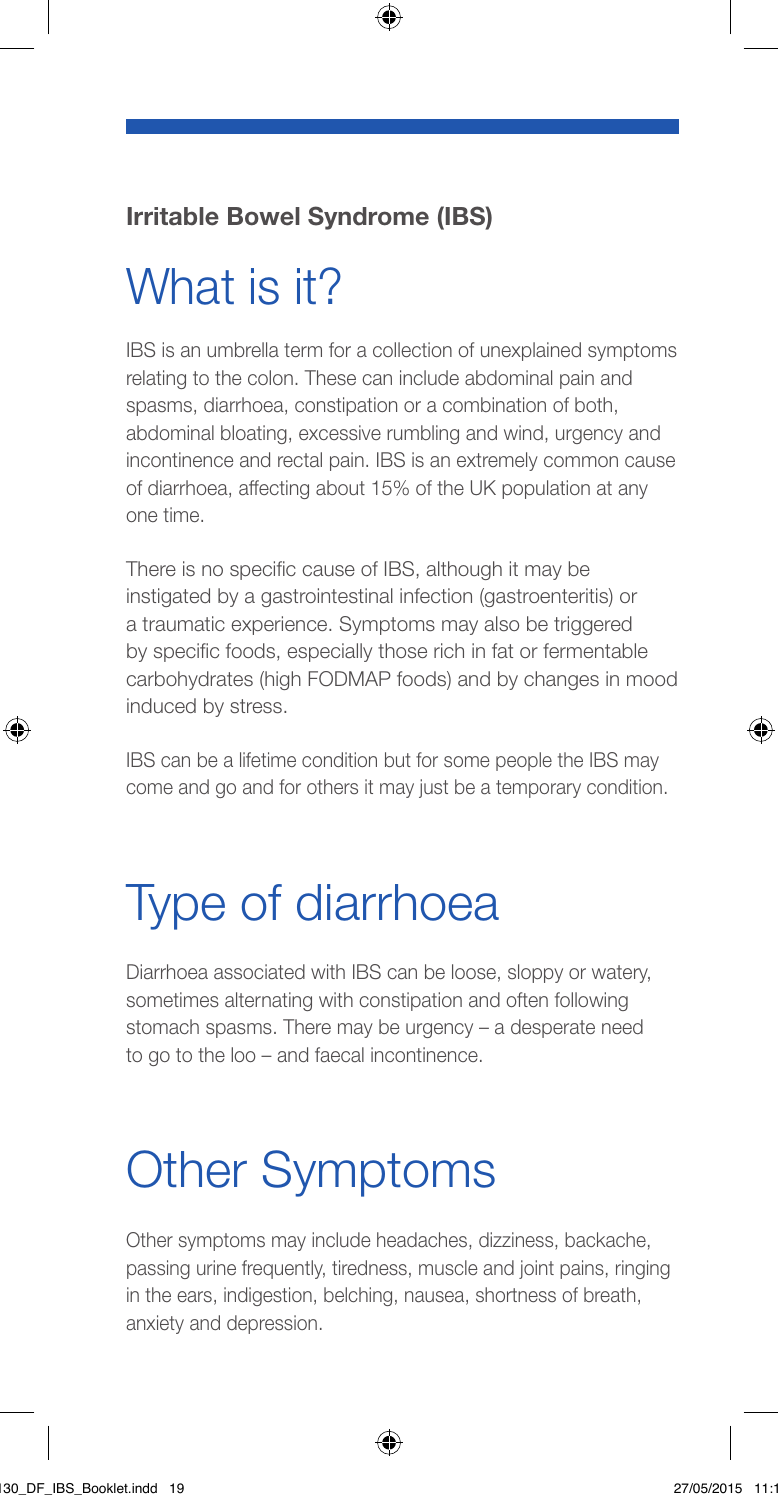## How is it diagnosed?

There is no definitive test for IBS. The condition is usually diagnosed with a combination of a careful medical history, physical examination and the ruling out of other bowel conditions such as Crohn's disease, coeliac disease and ulcerative colitis. You should be screened for these conditions if you have been suffering from IBS symptoms for more than three months.

⊕

## How is it treated?

As there is no definitive diagnosis there is no cure for IBS. Treatment will vary according to the likely cause. Symptoms such as diarrhoea can be managed with anti-diarrhoea medication including Imodium or bile acid sequestrants, and antispasmodics may be useful for abdominal cramping.

Most doctors encourage self management. This includes: always reporting red flag symptoms such as blood in the stools or weight loss, which might indicate inflammatory bowel disease, coeliac disease or cancer; leading a balanced lifestyle; reducing and managing stress; identifying and restricting fatty or high FODMAP foods that might trigger symptoms.

For further information, consult The IBS Network's IBS Self Care Plan (www.theibsnetwork.org/the-self-care-plan).

⊕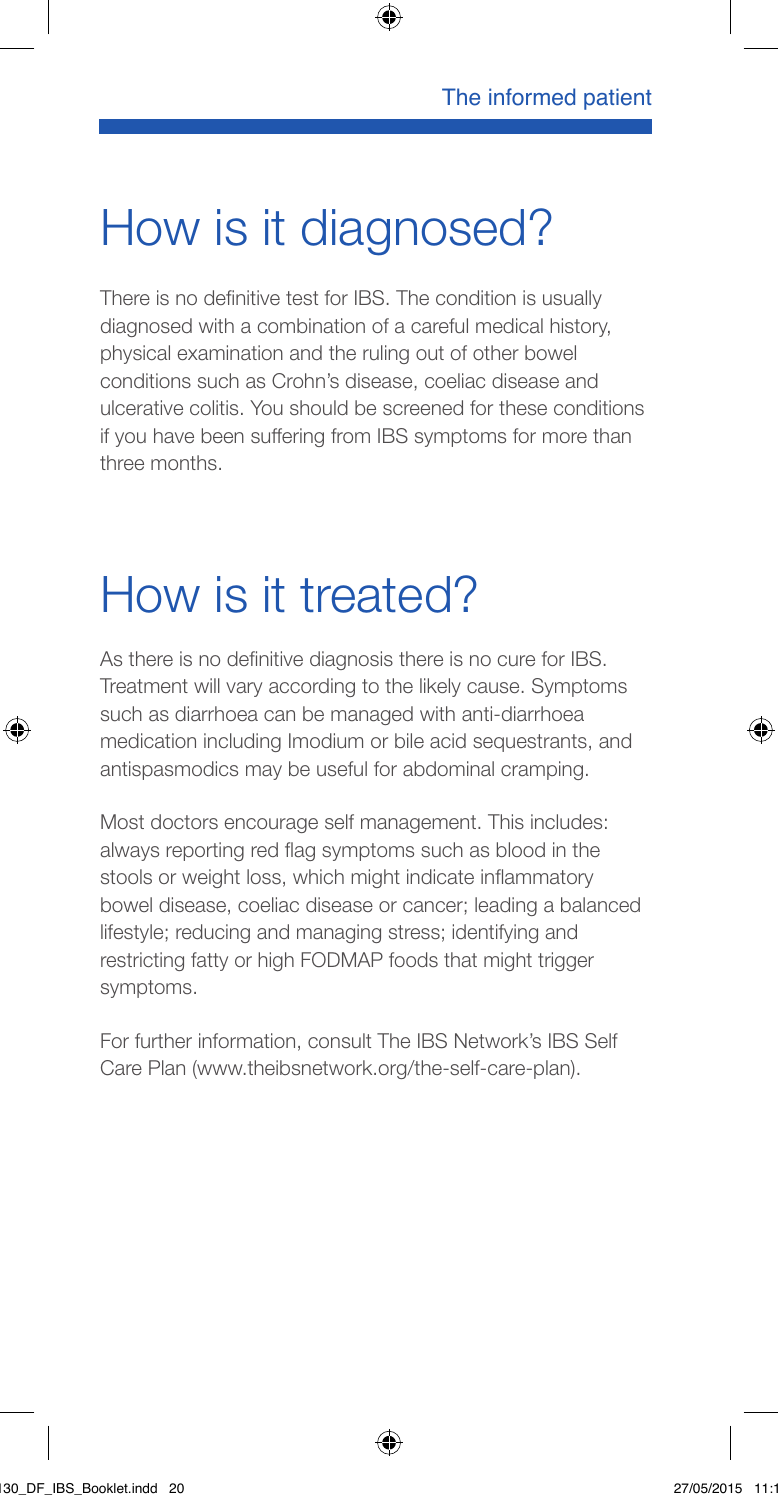#### **Glossary**

#### *Absorption*

Process by which substances are taken into the blood or lymphatic system through the skin, mucous membranes or other tissues

⊕

#### *Anaemia*

An abnormality of the blood caused by a deficiency of haemoglobin or in the number of red blood cells (erythrocytes)

#### *Antibody*

A blood protein produced in response to and counteracting a specific foreign substance

#### *Autoimmune*

When the immune system makes a mistake and attacks the body's own tissues or organs

#### *Biopsy*

⊕

A procedure to remove a piece of tissue or a sample of cells from the body so that it can be analyzed in a laboratory

#### *Bile acid sequestrants*

Resins that bind bile acids together to enable the bile acid to be excreted without causing diarrhoea

#### *Bile salts*

Made in the liver and released into the small intestine when food is eaten to help digest the fat as it travels through the small bowel

#### *Chronic pancreatitis*

A condition where the pancreas becomes permanently damaged due to inflammation

⊕

#### *Colon*

The large bowel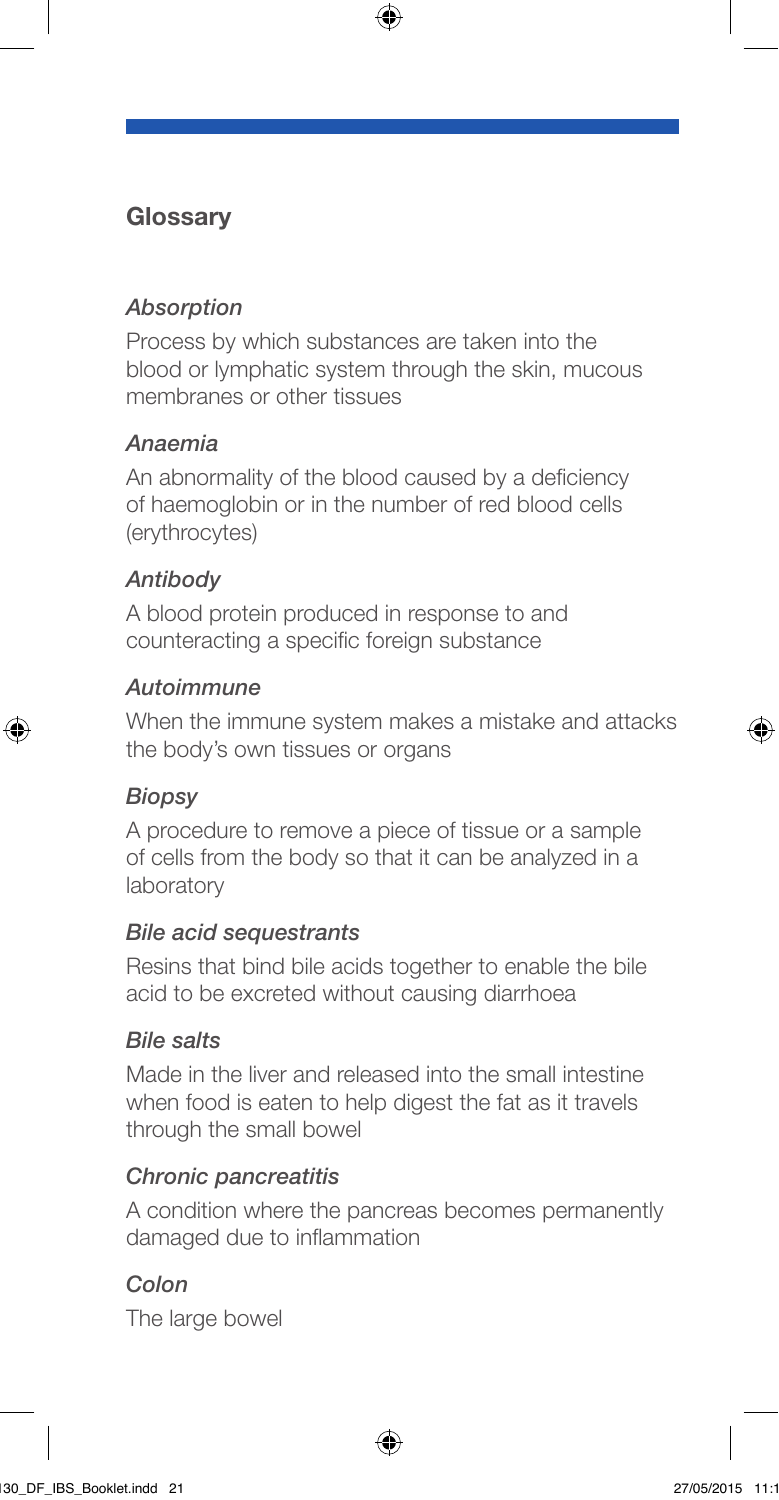#### The informed patient

#### *Colonoscopy*

The examination of the large bowel and the end part of the small bowel with an endoscope (see also Endoscopy)

⊕

#### *Endoscopy*

Examination of an inner part of the body using an instrument called an endoscope (thin, flexible telescope with a light and video camera)

#### *Fatigue*

Also referred to as tiredness, exhaustion and lethargy describes a physical and/or mental state of being tired and weak

#### *Faecal incontinence*

The inability to control the passing of wind or stools (faeces) through the anus

#### *Gastrointestinal tract (GI tract)*

The system of organs which takes in food, digests it to extract energy and nutrients, and expels the remaining waste

#### *Gluten*

⊕

A protein found in wheat, barley and rye

#### *Immune system*

The system that defends us against attacks by organisms and substances that invade the body and cause disease

#### *Immunosuppressant*

A drug that lowers the body's normal immune response

#### *Inflammation*

The body's reaction to injury or infection, characterised by swelling, heat, redness and pain

⊕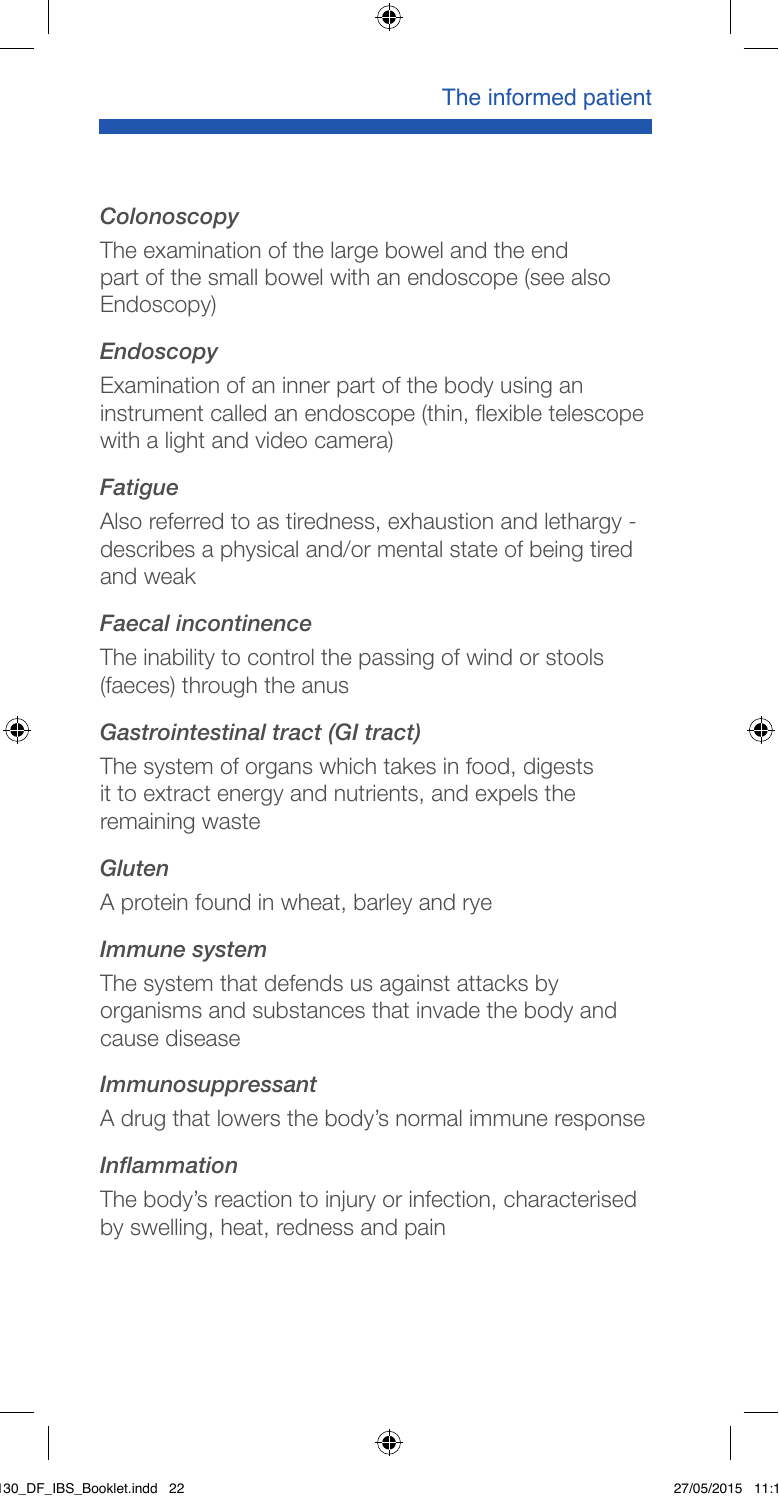#### *Inflammatory markers*

Proteins that are released from the site of inflammation and can be readily detected in the bloodstream

⊕

#### *Malabsorption*

Inadequate absorption of nutrients from the intestinal tract

#### *Rectum*

The final section of the large intestine, ending at the anus

#### *Remitting relapsing*

Symptoms are worse at times (relapse) and are improved or absent at other times (remitting)

#### *SeHCAT*

A diagnostic procedure which looks at the function of your bowel (measures the absorption of bile acid)

#### *Steroids*

⊕

A group of medicines used to prevent or control the symptoms of severe inflammation and prevent the tissue damage that may otherwise result

#### *Surgical resection*

The surgical removal of part of an organ or body structure

#### *Ulceration*

The formation or development of an ulcer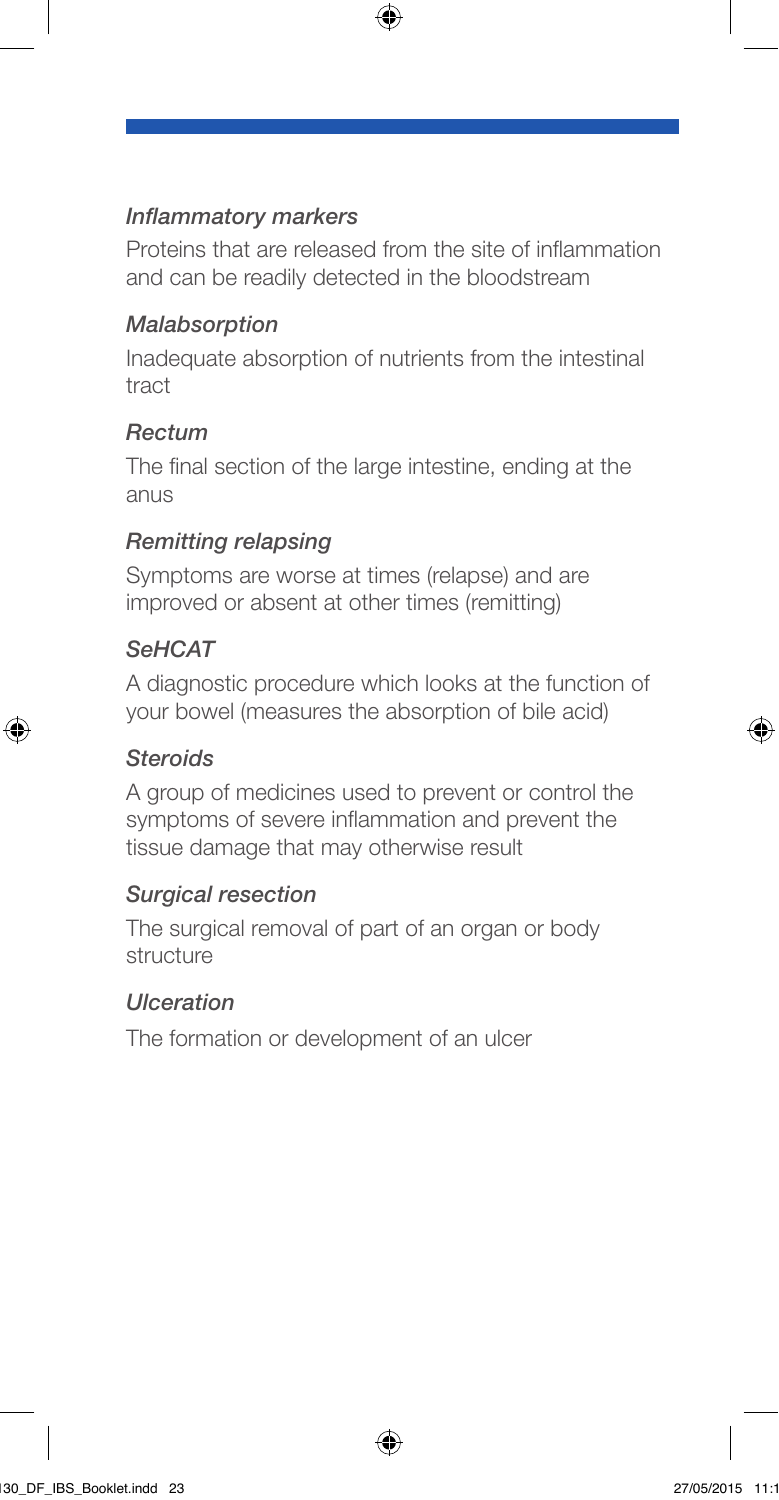## Further information

⊕

# **you...track**

The smartphone app that helps monitor the activity of ulcerative colitis.

you...track uses a tool called the simple clinical colitis activity index (SCCAI - also called the Walmsley index). This is a symptom measuring system that has been used to monitor ulcerative colitis disease activity for many years in clinical studies.

Adapted for use on a smartphone, you...track allows you to:

- Monitor and record your symptoms in a simple and intuitive way
- Set treatment reminders to help take your medication as prescribed
- Send a report to your doctor or specialist nurse ahead of clinic appointments

⊕

⊕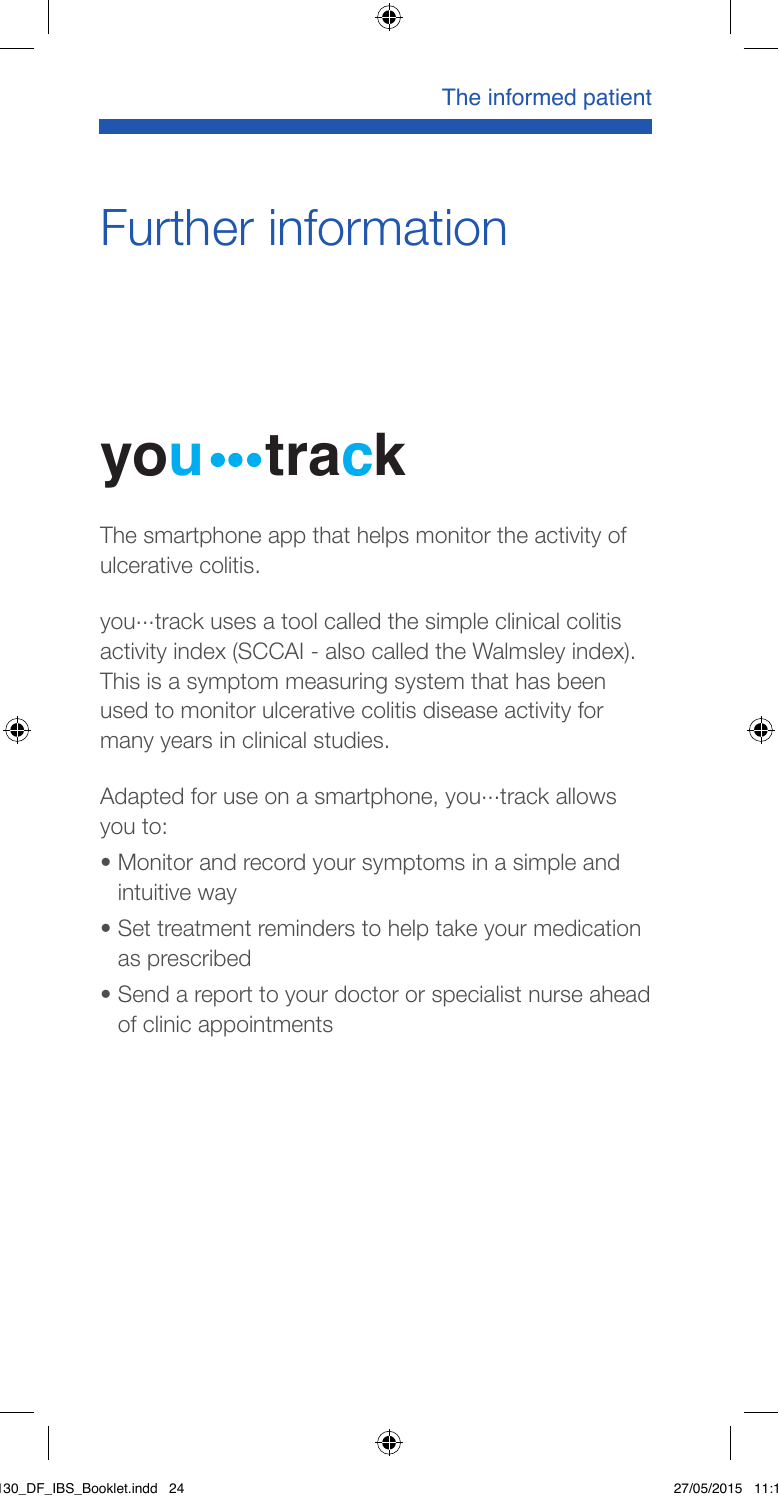Search for 'you-track' in your app store or, alternatively, download it using the links below:

 $\bigoplus$ 

iTunes App Store www.drfalkhub.com/youtrack-iphone

Google Play Store www.drfalkhub.com/youtrack-android

When asked to sign in, enter DRFALK as the password



 $\bigoplus$ 

⊕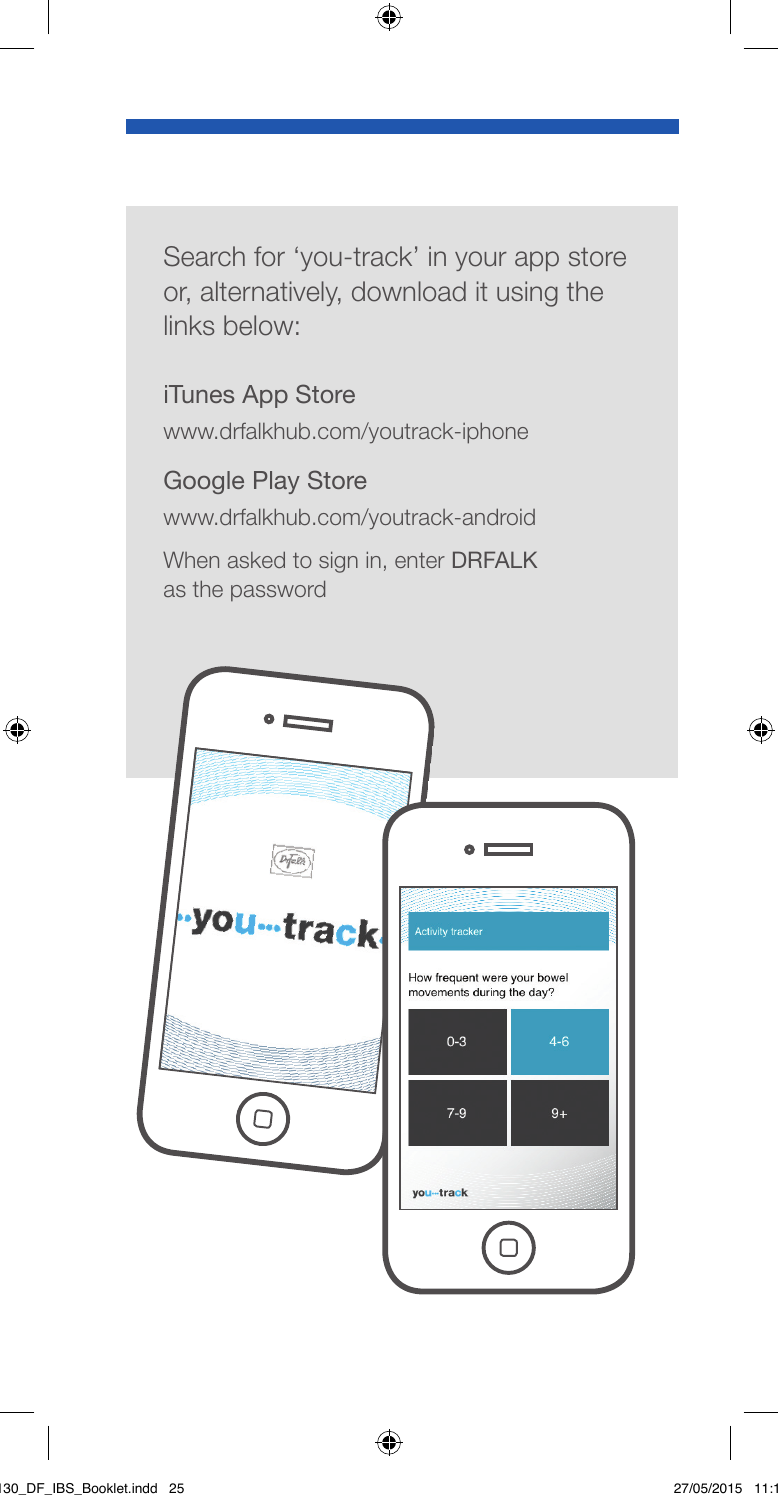

#### The informed patient

The IBS Network is the UK's national charity for IBS. Its mission is to support, inform and advise people with IBS and work with healthcare professionals to facilitate self-care. Among the range of services it offers are a telephone helpline and email response service staffed by professional IBS experts and its own comprehensive IBS Self Care Plan (www.theibsnetwork.org/the-self-care-plan).



⊕

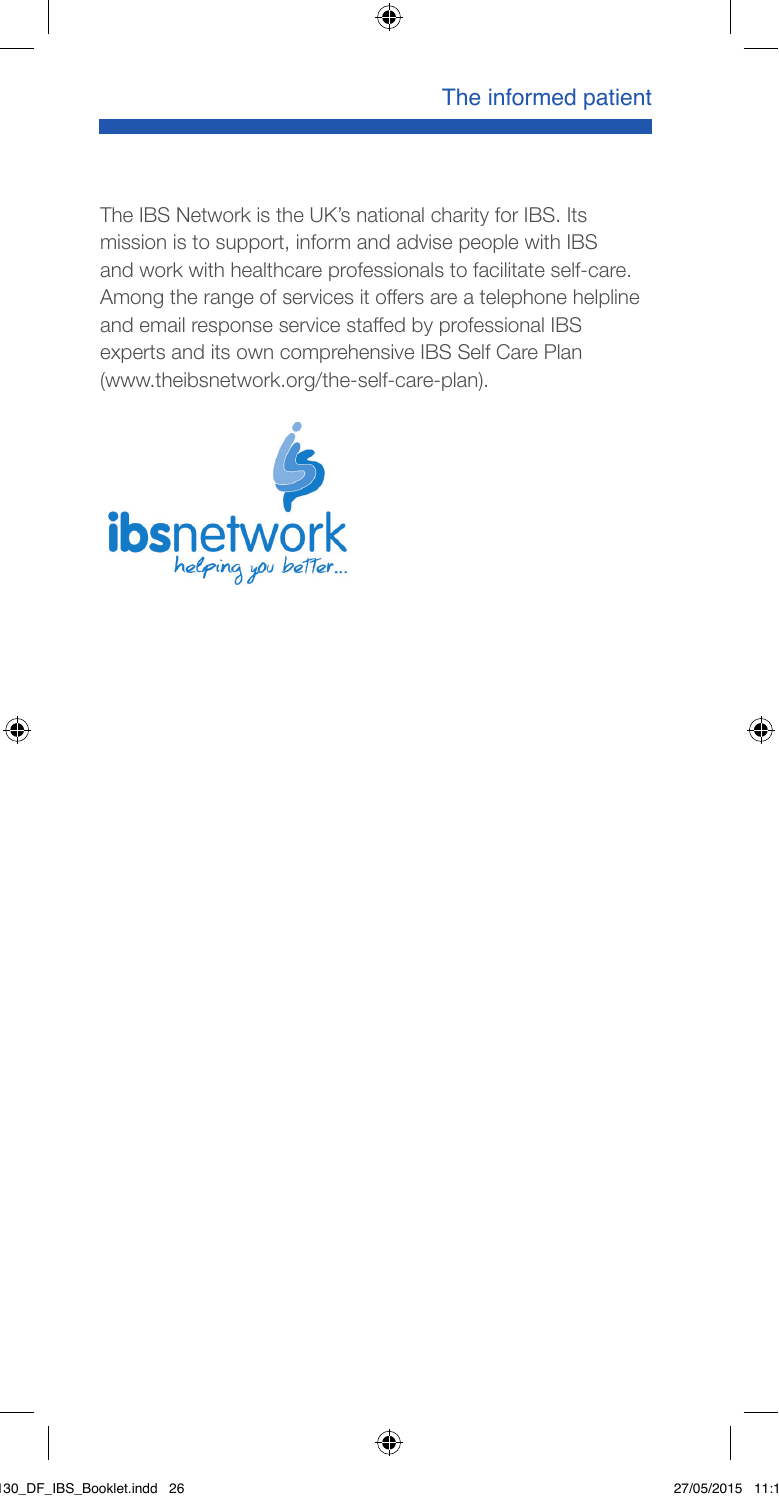

 $\bigoplus$ 



 $\overline{\phantom{a}}$ 

 $\overline{\phantom{a}}$ 



I

 $\bigoplus$